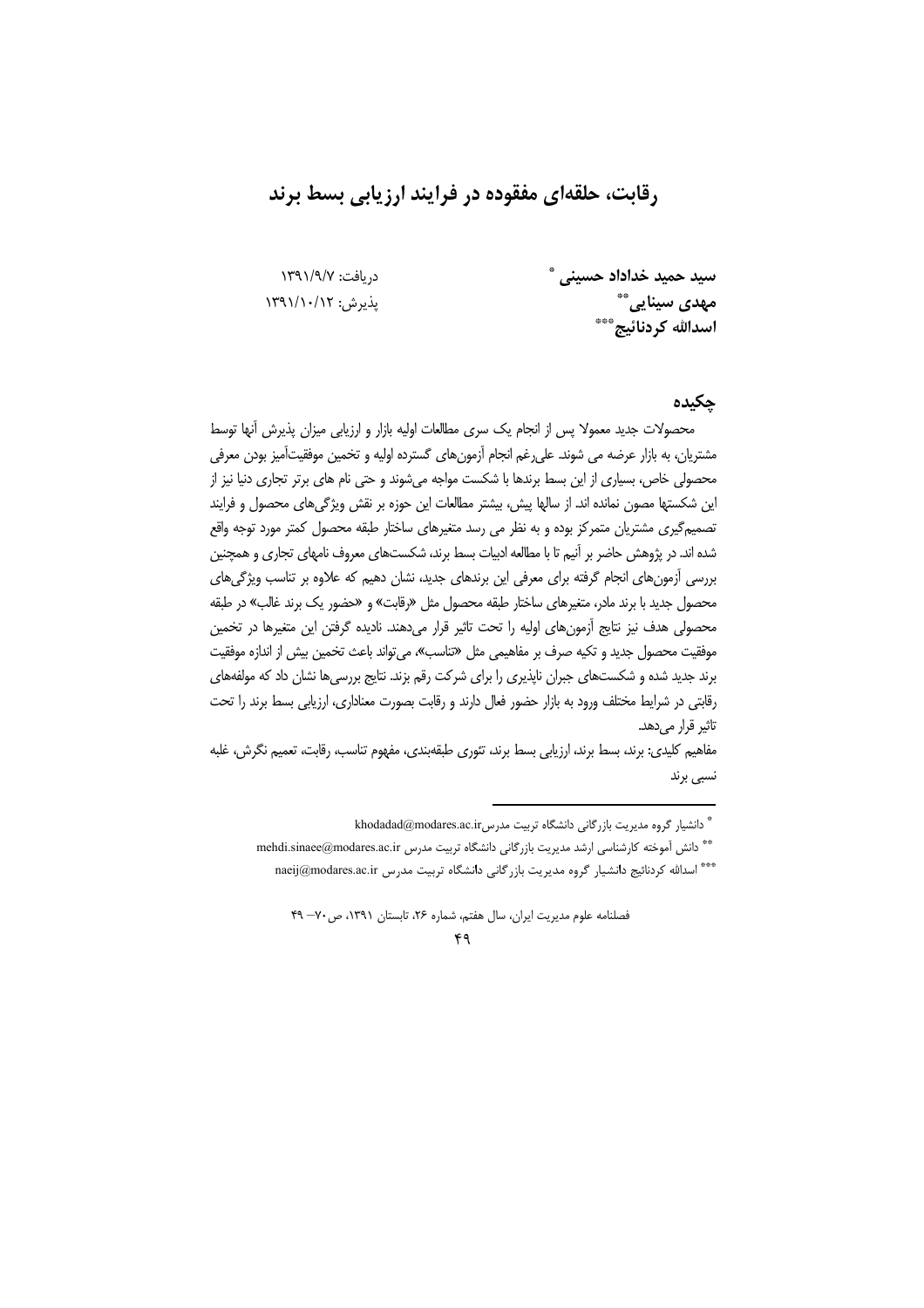#### مقدمه

امروزه با افزایش رقابت در بازارها، مدیرانبرند، دائما در جستجوی راههائی برای توسعه پورتفولیوی محصول و همزمان کاهش ریسک&ای بالقوهٔ شکست محصولات جدید هستند. برایرسیدن به این هدف،«بسط برند<sup>'</sup>» یکی از استراتژیهای معمول پذیرفته شدهٔ بسیاری از شركت هاست (Volkner sattler, 2006). نتايج تحقيقات نشان داده است كه استراتژي «بسط برند» خالي از عيب و نقصان نيست واجراي ضعيفان مي¤واند از طرق مختلف موجب تضعيف و Loken, B. and D.R. John, 1993, Sheinin, 2000, Mason آسیبدیدن نام تجاری گردد( .and Milne, 1994, Volkner et al. 2008). از سویی تولید و معرفی محصولات جدید یکی از پر هزینهترین رامهایی است که شرکتها برای کسب درآمد بیشتر اتخاذ میکنند. در عین حال ضریب شکست آن در بازار، بسیار بالاست. هزینه تخمینی تولید و معرفی یک محصول جدید بسته به نوع محصول متغیر است. کلر (۲۰۰۳) این هزینه را چیزی بین ۳۰ تا ۸۰ میلیون دلار تخمین زده است. این مقدار برای برخی محصولات مصرفی می تواند از این هم بيشتر باشد(Keller, 2003).

علاوه بر هزینههای تولید، بازاریابی محصولات جدید مستلزم برنامهریزیهای دقیق و بسیار هزینهبر است. بسط برند یکی از مفاهیم کلیدی در مرحله معرفی محصول جدید است که خود می تواند در سه گروه طبقهبندی شود:

ایجاد یک برند کاملا جدید؛

استفاده از همان نام برند موجود؛

تركيبي از اين دو استراتژي(Keller, 2003).

یک بنگاه ممکن است برای به حداقل رساندن ریسکهای معرفی و بازاریابی محصولات جدید، به همان نام برند موجود تکیه کرده و سرمایهگذاری خود را بر ارزش ویژه برند موجود متمرکز نماید؛ یا اینکه به منظور گسترش بازار محصولات خود و در عین حال کاستن از خطرات احتمالی تعمیم شکست برند جدید به برند اصلی، به معرفی محصولاتی جدید با نام جدید بیردازد. در واقع تحقیقات نشان داده است که شکست برند می تواند پیامدهای قابل توجهي در نحوه ارزيابي بسط برند و قدرت رابطه آن داشته باشد (Cheng et al, 2012). به خاطر مزیتهای مالی و بازاریابی که برندها و بسط آنها داشتهاند از آنها در صنایع مختلف به عنوان یکی از استراتژیهای کلیدی رشد بهره جستهاند؛ بطوریکه به صورت میانگین ۹۵

 $\Delta \cdot$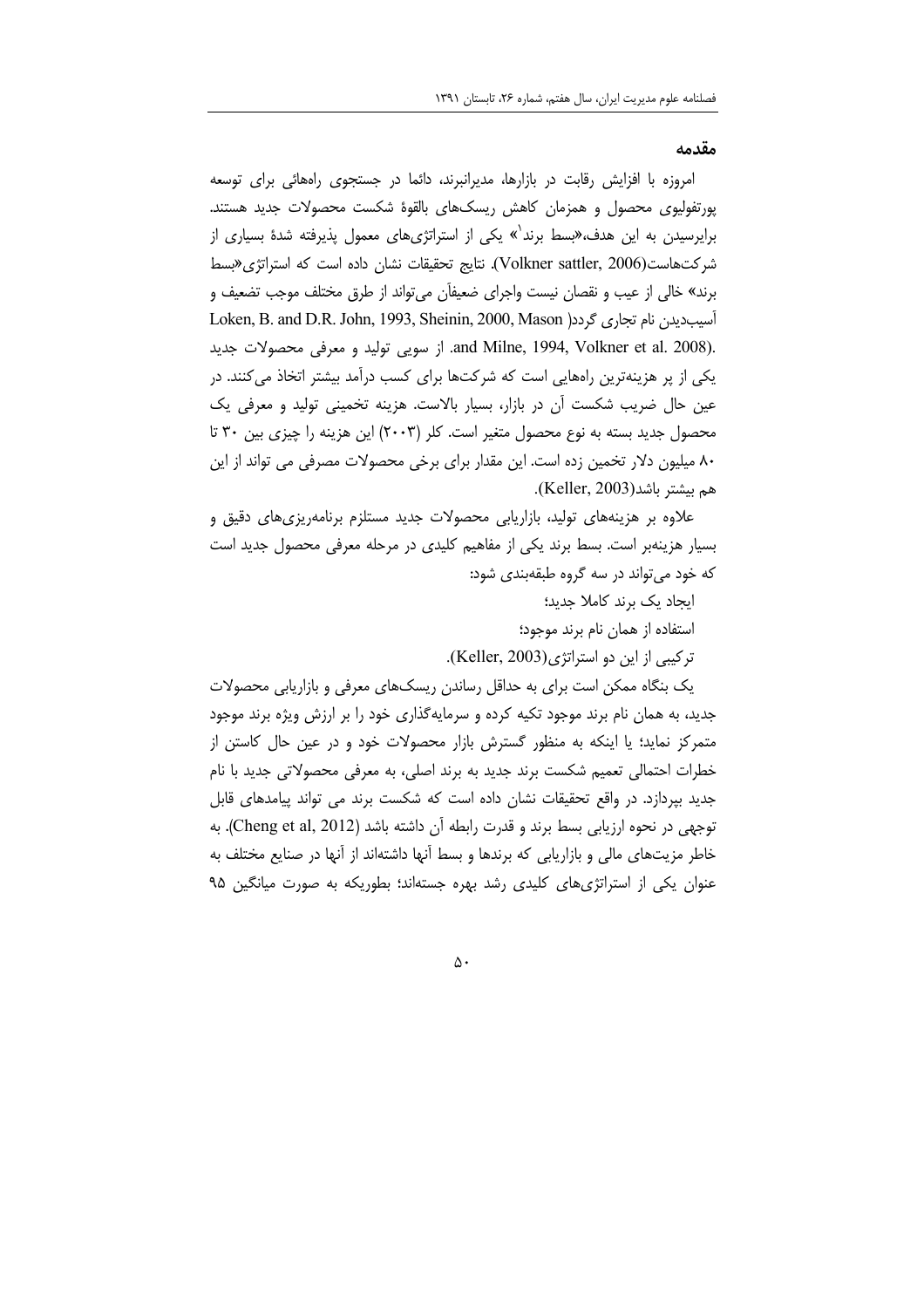درصد كالاهاى جديد معرفى شده به بازار، بسطهاى خطى يا غير خطى برند بودهاند Lye et  $(a1, 2001)$ .

استفاده از یک برند جدید برای یک محصول جدید یکی از استراتژی هایی است که در بازاریابی محصولات جدید از آن به کرات استفاده میشود. این تکنیک، به بسط برند معروف است و شرکتها برای معرفی محصولات جدید خود معمولا یک سری مطالعات اولیه بازار انجام می دهند. در این بررسی ها میزان پذیرش محصول جدید مورد ارزیابی مشتریان قرار می گیرد. در پژوهش حاضر با مطالعه ادبیات بسط برند، شکستهای معروف نامهای تجاری دنیا و همچنین بررسی آزمونهای انجام گرفته برای معرفی این برندهای جدید، به این نتیجه رسیدیم که علاوه بر تناسب متغیرهای دیگری همچون «رقابت<sup>۲</sup>» و «حضور یک برند غالب<sup>7</sup>» در طبقه محصولی هدف، نتایج آزمونهای اولیه را تحت تاثیر قرار میدهد. نادیده گرفتن این متغیرهای کلیدی، در تخمین موفقیت محصول جدید و تکیه صرف بر مفاهے مے مثل «تناسب<sup>7</sup>»، مے تواند باعث تخمین بیش از اندازہ موفقیت برند جدید شدہ و شکستهای جبران ناپذیری را برای شرکت رقم بزند. با وجود مطالعات انجام شده در حوزه «بسط برند» و پیشرفتهای نظری صورت گرفته در این زمینه، هنوز ابعاد زیادی از این حوزه ناشناخته مانده است که شناسایی أنها مستلزم انجام تحقیقات بیشتر است. فرایند ارزیابی «بسط برند»، تحت تأثير چند مؤلفه است كه در ادبيات موضوع ( Aaker and Keller,1990, Baker et al., 2002) به دو دسته کلی تقسیم می شوند: مؤلفههای مربوط به عرضه و مؤلفههای مربوط به تقاضا.

این تقسیم:بندی باعث بروز تفاوت میان دیدگاههای مشتریان و بنگاهها میشود. تمرکز اصلی این تحقیق بر قسمت تقاضای محیط رقابتی و تحلیل تاثیر محیط رقابتی بر ارزیابی مشتریان از «بسط برند» است. نقش و تاثیر رقابت بر ارزیابی بسط برند، از زمینههایی است که تحقیقات کمی روی آن صورت گرفته است. بسط برندی که در خلاء رقابتی، کاملاً مثبت ارزیابی شدهاست، ممکن است در حضور مؤلفههای رقابتی جوابی کاملاً متفاوت به دست بدهد. در نظر نگرفتن رقابت، می¤واند باعث تخمین بیش از حد و غیر واقعی موقعیت محصول در محیط واقعی بازار شود؛ بنابراین لازم است که جذابیت بسط یک برند در تقابل با برندهای تثبیت شده در همان طبقه محصول، تخمین زده شود تا بتوان استراتژیهای بازاریابی موفقیتآمیزی را برای بسط آن برند اجرا کرد. در این راستا تحقیق حاضر درصدد است تا تاثیرات رقابت بر ارزیابی بسط برند را مطالعه کند.

 $\Delta$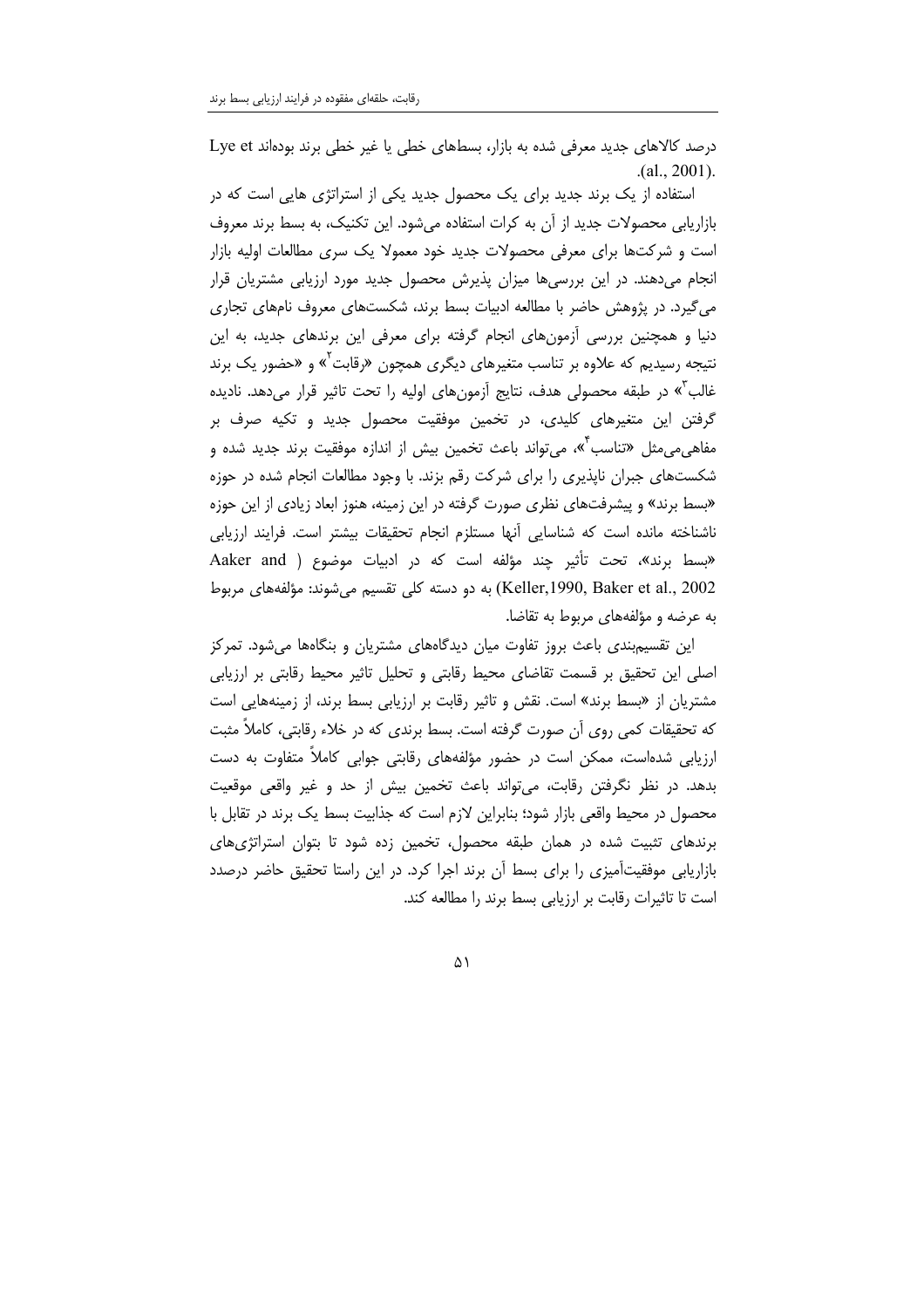مرور ادبیات

مبانی نظری تحقیق در چهار قسمت اصلی که در برگیرنده ابعاد تحقیقاست به بررسی ادبیات و پیشینه بسط برند، مزایای بسط برند ، مفهوم تناسب و فرایند ارزیابی بسط برند و رقابت و ارزیابی بسط برند می پردازد. در طول دو دهه اخیر به همت پژوهشگران بسط برند گنجینه عظیمی از ادبیات این حوزه پدید آمدهاست. طی این مطالعات، بخش ها و ابعاد مختلفی از ارزیابی بسط برند مورد بررسی و مداقه قرار گرفته که به درک هر چه بیشتر این فرایند کمک شایانی كرده است. اين تحقيقات را مي توان در قالب سه گروه عمده طبقهبندي نمود:

- شکل گیری و تعمیم نگرش<sup>0</sup>؛
- تاثیر متغیرهای بازاریابی و خصوصا ویژگی های برند؛ و سرانجام
	- نقش مولفه های زمینهای.

مطالعات اوليه ( Aaker and Keller, 1990, Chakravarti et al.,1990)به دنبال يي بردن به فرایند تعمیم نگرش از برند مادر<sup>۶</sup> به برند جدید با تکیه براین مطلب بودند که چرا برخی از بسط برندها موفق میشوند و برخی دیگر شکست میخورند. این تحقیقات منجر به معرفی مفهوم «تناسب» شد که در ابتدا فقط بر مبنای شباهتهای ظاهری پایهگذاری شده بود و از آن به عنوان عامل کلیدی تعمیم موفقیت آمیز نگرش از برند مادر به بسطهای مشتق شده از آن، یاد می کردند. در واقع سوال اصلی این است که چرا بسط برندی موفق می شود و دیگری شکست می خورد. یک توصیه برای مدیران برندی که می خواهند برندشان را بسط بدهند را می توان در یک کلمه خلاصه کرد: تناسب! (Estes et al, 2011).

این تحقیقات با انجام تحقیقات دیگری برای یافتن معیارهای مختلف مفهوم تناسب به غیر از معیار شباهت ظاهری ادامه یافت. برونیارکزیک و آلبا (۱۹۹۴) بر مفهوم برند<sup>۷</sup> و تداعیهای اصلی برند^ به عنوان معیارهای اصلی تعیینکننده تعمیم نگرش تاکید نمودند (Broniarczyk and Alba, 1994). یافتهها نشان داد که تا زمانی که برند جدید از نظر مفهومی با برند مادر سازگاری داشته باشد،بدون توجه به شباهتهای ظاهری هم می توان برندهای موفقی را ارائه داد. محققان به غیراز معیار تناسب به بررسی فرایندهای شناختی مشتریان در جریان ارزیابی بسط برند نیز پرداختند. در مورد همخوانی شماتیک میان برند جدید و برند مادر نیز مارتین و استیوارت (۲۰۰۱) نقش ساختار و سازماندهی ذهنی را در مورد تناسب میان برند جدید و برند مادر بررسی کردند. نتایج این تحقیقات نشان داد که نقش مفهوم تناسب در فرایند ارزیابی، خطی نیست و چندین مولفه مختلف را دربر میگیرد. از

 $\Delta Y$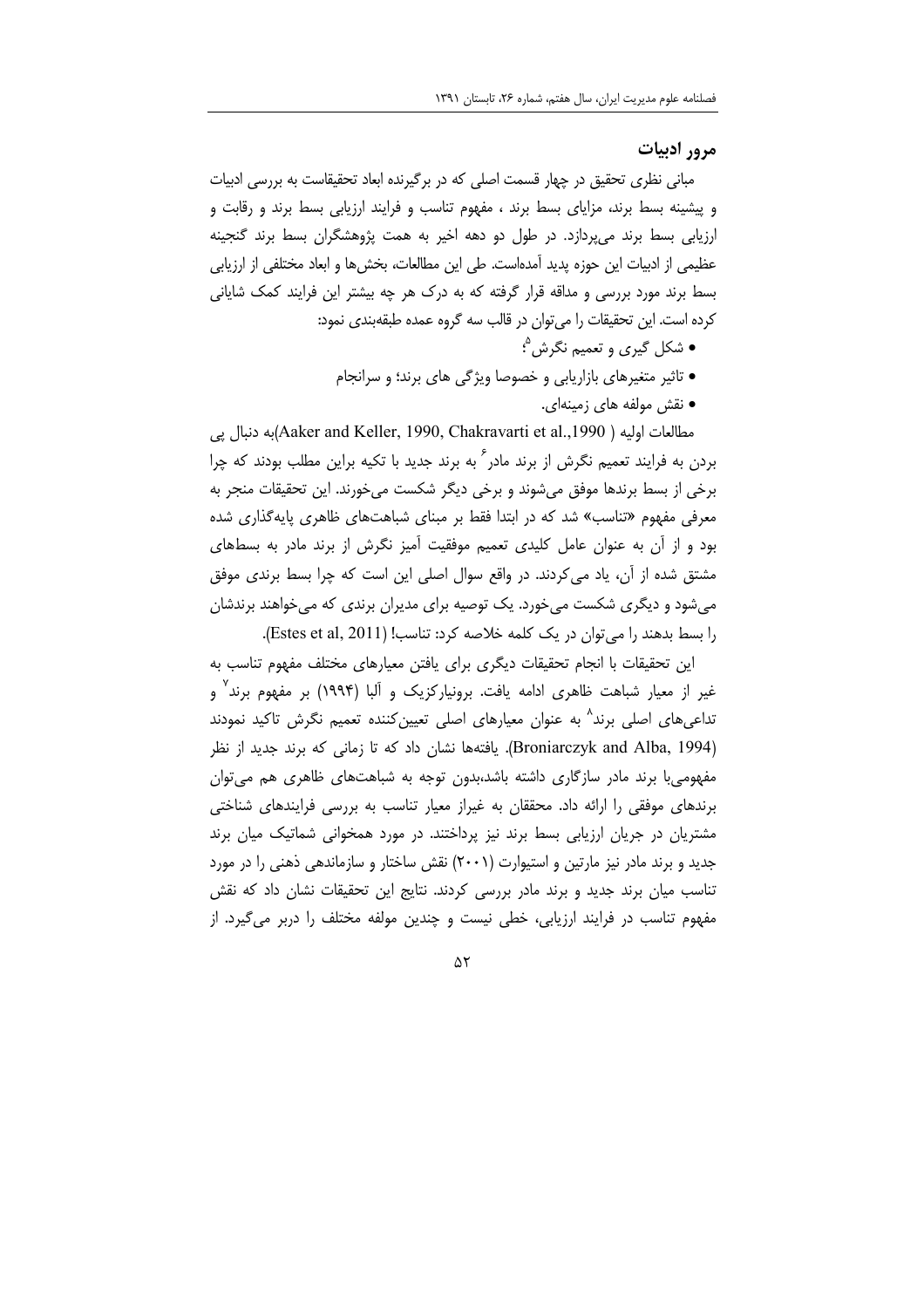طرفی تاثیرات حافظه و دانش مشتریان بر ارزیابی بسط برندها نیز مورد بررسی قرار گرفت(Martin and Stewart, 2001)،كه به نتايج ضد و نقيضي دست يافتند. از سويي در مورد تاثیر ارائه اطلاعات به مشتریان در مورد درک تشابه میان برند مادر و بسط برند مثل نشانه های رایج در تبلیغات محیطی (به عنوان مثال، یک شعار مشترک برای هر دو محصول اصلی و بسط آن)، دستورالعمل هایی برای افزایش میزان تشابه، تصویر زمینهای محصول اصلی در تبلیغات بسط برند آن و نشانه های طراحی محیطی که نشانگر تغییرات جزیی در محصول اصلی و تبدیل آن به محصول فرعی بوده است، اطلاعات چندانی در دست نیست .(Heribert Gierl&Verena Huttl, 2011)

نقش گستره برند اصلی<sup>^</sup> ;Dacin and Smith, 1994) (Dacin and Smith, 1994) و ترتيب معرفي (Keller and Aaker, 1992) " بسط برند هاي جندگانه (Keller and Aaker, 1992). برندهای جدید'' (Dawar and Anderson, 1994) نیز مورد بررسی قرار گرفتند. نتایج این تحقیقات بر یافتههای قبلی در مورد نقش کلیدی تناسب در ارزیابی بسط برندها، تاکید کردند. با این وجود مشخصات سبد محصول و برند شرکت، متغیرهایی هستند که نقشی تعدیل گرانه را در ارزیابی مفهوم تناسب ایفا میکنند. لاکن و رودرجان(۱۹۹۳)، میلبرگ و دیگران(۱۹۹۷) و گورهان جانلی و ماهاسواران (۱۹۹۸) تاثیر بسط برند را بر برند مادر سنجیدند و اینگونه نتیجه گرفتند که همه بسط برندها لزوما مفید نیستند و باید به اثرات بازخوردهای منفی نسبت به بسط برندهای ناموفق توجه بیشتری مبذول شود ( Loken and D.RJohan 1993; Milberg et al. 1997. Gurhan-Canli and Maheswaran, 1998). يس از اينكه فرايند تعميم نگرش كاملا شناخته شد شاهد تغير در جهت تحقيقات انجام شده از فرایند تصمیمگیری مشتریان به تاثیرات متغیرهای آمیخته بازاریابی بر فرایند ارزیابی بسط برندها بودیم. از این رهگذر برند سازی مرکب" (Park et al, 1996)، تبلیغات Priore and Brodie, 1998; Chen and Liu, 2004; Volkner Settler, 2006; ) Bouchanan et al., 2009) نمایش محصولات در خرده فروشی ها ( Bouchanan et al, 1999)، استراتژی های ارتباطی ۱۳ (Bridges et al, 2000)، تکرار آگهی ها و محتوای تبليغات<sup>14</sup> (Lane, 2000)، تصوير شركت<sup>10</sup> (Ruyter and Wetzels, 2000)، يرستيژ Raghubir and Corfman, ) بزند (Lye et al, 2001). قيمت گذاري و ترفيعات قيمتي 2004) نیز طی این مدت مورد مطالعه قرار گرفتند.

 $\Delta \mathbf{r}$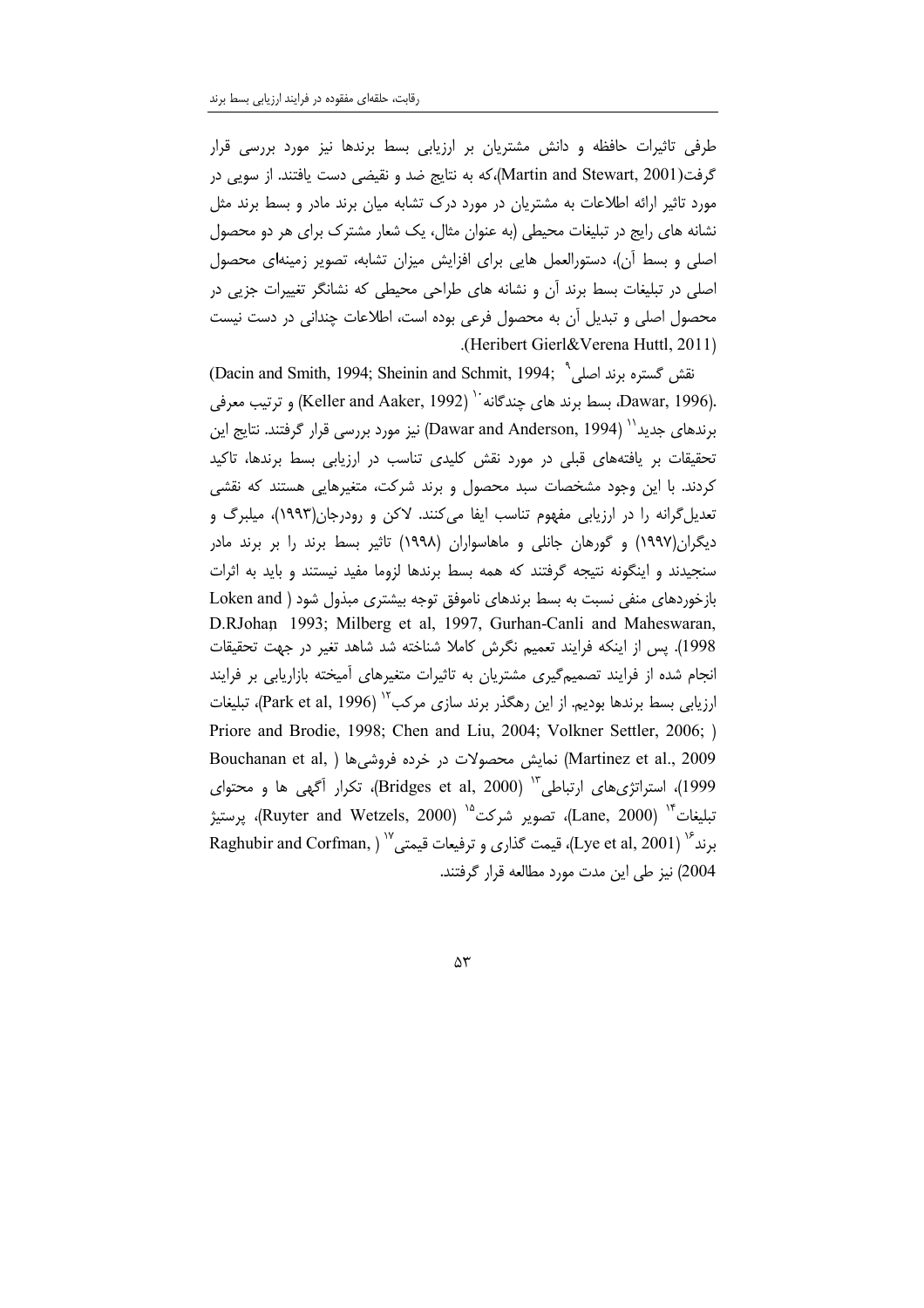از سویی تحقیقات نشان داده مشتریانی که با برندها ارتباط احساسی قویتری دارند، هنگامی که بسط آن شکست میخورددر ارزیابی خود از آن، بخشنده تر و خیر خواهانه تر عمل می کنند (Cheng et al, 2012). این نشان می دهد که رابطه میان مشتریان و برند، مولفهای کلیدی است و حتی می توان این رابطه را با روابط میان انسانها مقایسه کرد ( Xie .(Danhong & Vincent Heung, 2011)

در کل یافتههای این دو دسته کلی از تحقیقات درک کاملی را از نحوه ارزیابی بسط برند ها توسط مشتریان و نقش تعدیل گرانه متغیر های آمیخته بازاریابی به دست دادند. تحقیقات نسبتا کمی در مورد فاکتورهای زمینهای و تاثیر آنها بر ارزیابی بسط برند ها– دسته سوم– انجام شده است. هان (١٩٩٨) در تحقيق خود با دستكارى جايگاهيابي بسط برندها، به آزمایش نقش رقابت در آنها پرداخت. در تحقیقی مشابه اسمیت و پارک (۱۹۹۲) تلاش کردند اثر معرفی بسط برند را بر سهم بازار و کارایی تبلیغات بسنجند ( Han, 1998; Smith and Park 1992.در جدول ذیل نیزخلاصهای از مهمترین تحقیقات انجام گرفته و حوزههای تحقیق در این زمینه آورده شده است:

| بعرن سيسيد مصين                                                                                                                                           |                                                    |  |  |  |
|-----------------------------------------------------------------------------------------------------------------------------------------------------------|----------------------------------------------------|--|--|--|
| مطالعات انجام شده                                                                                                                                         | حوزه تحقيق                                         |  |  |  |
| (Semin 1987), (Bhat and Reddy 2001), (Broniarczyk<br>and Alba 1994), (Bottomley and Holden, 2001).                                                        | تعميم اثر                                          |  |  |  |
| (Semin 1987), (Aaker 1990), (Chakravarti, MacInnis<br>et al. 1990), (Boush and Loken, 1991), (Völckner<br>and Sattler, 2006).                             | تناسب محصول با برند مادر بر اساس ویژگیهای<br>محصول |  |  |  |
| (Park, Milberg et al. 1991), (Broniarczyk and Alba<br>1994), (Herr, Farquhar et al. 1996), (Martin and<br>Stewart 2001)                                   | ثبات مفهوم رابطه برند مادر–بسط برند                |  |  |  |
| (Keller and Aaker 1992), (Dawar and Anderson 1994)                                                                                                        | بسط برندهای چندگانه و ارزیابی بسط برند             |  |  |  |
| (Rangaswamy, Burke et al. 1993), (Dacin and<br>Smith 1994), (Dawar 1996),                                                                                 | پورتفولیوی برند مادر و ارزیابی بسط برند            |  |  |  |
| (Broniarczyk and Alba 1994), (Graeff 1996),<br>(Barone, Miniard et al. 2000), (Barone, 2005),                                                             | حالت، دانش و تخصص مشتری در ارزیابی بسط برند        |  |  |  |
| (Raghubir and Corfman 1999), (Suri, Manchanda et<br>al. 2000), (Chen and Liu, 2004), (Volkner Settler,<br>(2006), (Martinez et al, 2009)                  | ترفیع، تبلیغات، تصویر شرکت و ارزیابی بسط برند      |  |  |  |
| (Graeff 1996), (Han 1998), (Pryor and Brodie 1998),<br>(Bridges, Keller et al. 2000), (Lane 2000), (De Ruyter<br>and Wetzels 2000), (Zhang and Sood 2002) | قیمتگذاری و ارزیابی بسط برند                       |  |  |  |
| (Han 1998), (Sheinin 1998), (Maoz and Tybout<br>2002), (Chen and Liu 2004)                                                                                | جایگاه یابی برند و ارزیابی بسط برند                |  |  |  |

حدول ١: يشينه تحقيق

 $\Delta \mathbf{f}$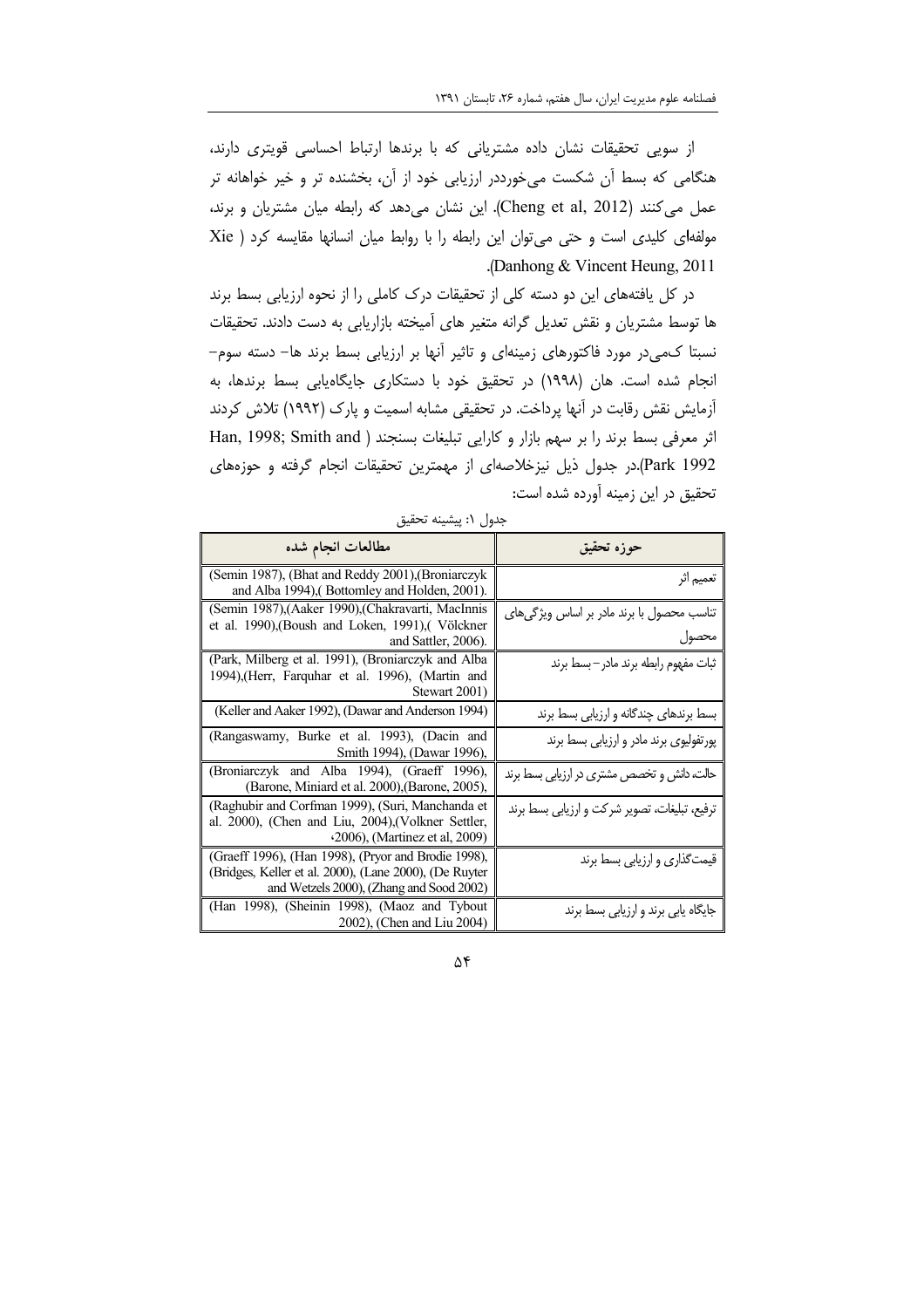با وجود تمامی تلاش های انجام شده برای آشکار کردن زوایای پنهان بسط برندها هنوز بخشهای چندی از دیدهها دور مانده است. همانطور که قبلا ذکر شد نقش و اثر رقابت از زمینههای مهمی است که باید مورد بررسی و مداقه بیشتر قرار بگیرد؛ زیرا اغلب برندهای جدید به منظور کسب مزایای رقابتی با استفاده از نام برند مادر به یک طبقه محصول موجود معرفی میشود. این پژوهش در صدد پر کردن این خلأ در ادبیات موجود بسط برند است.

### مزایای بسط برند

برخی معتقدند شرکتهایی که به دنبال دستیابی به یک استراتژی بسط برند هستند باید محصولاتی را برای این کار انتخاب کنند که ارزشهای ویژه برند را افزایش میدهند و در ضمن بیشترین تناسب را با برند مادر دارند. چنین تصمیمی مخصوصا اگر شرکت در حال تبلیغ محصولات ملموس باشد اهمیت بیشتری می یابد؛ زیرا یک حرکت اشتباه می تواند منجر به آسیب دیدن برند مادر شود (Pina et al, 2012).

انگیزه اصلی معرفی بسط برند به بازار، سرمایهگذاری بر اساس ارزش ویژهای است که آن برند در طول سالیان بدست آورده است. بنابراین مفهوم ارزش ویژه برند<sup>۱۸</sup> از مفاهیم مهمی است که در فرایند ارزیابی بسط برند باید مد نظر قرار گیرد. تعاریف زیادی از ارزش ویژه برند ارائه شده است که برخی از آنها بر رویکرد بازاریابی استراتژیک استوارندو برخی دیگر براساس تئوریهای مالی تعریف شدهاند. تعریف آکر از ارزش ویژه برند چنین است:

« ارزش ویژه برند به یک سری از داراییها و متعلقات برند مثل آگاهی از برند، تداعی برند، مشتریان وفادار، کیفیت ادارک شده و روابط برند گفته می شود که باعث افزایش یا كاهش ارزش محصولات يا خدمات ارائه شده مي شوند» (Aaker, 2011). اما كلر (١٩٩٣) تعریف خودش را از ارزش ویژه برند دارد وآن را براساس ادارک مشتریان از برند تعریف می کند و آن را ارزش ویژه برند مشتری محور مینامد:

« اثر متمایزکنندهای که دانش برند بر پاسخ مشتریان به بازاریابی آن برند خاص دارد، ارزش ویژه برند را شکل می دهد» (Keller, 1993). آنگونه که ذکر شد ارزش ویژه برند نتایج بلند مدتی را برای بازاریابی به ارمغان میأورد و میتواند استراتژی رشد یک بنگاه را در بلندمدت تعیین کند. استراتژی رشدی که ریشه در ارزش ویژه برند آن بنگاه داشته باشد میتواند باعث افزایش کارایی تلاشهای بازاریابی آن شرکت شود. مثلا مهمترین مفهومی

 $\Delta\Delta$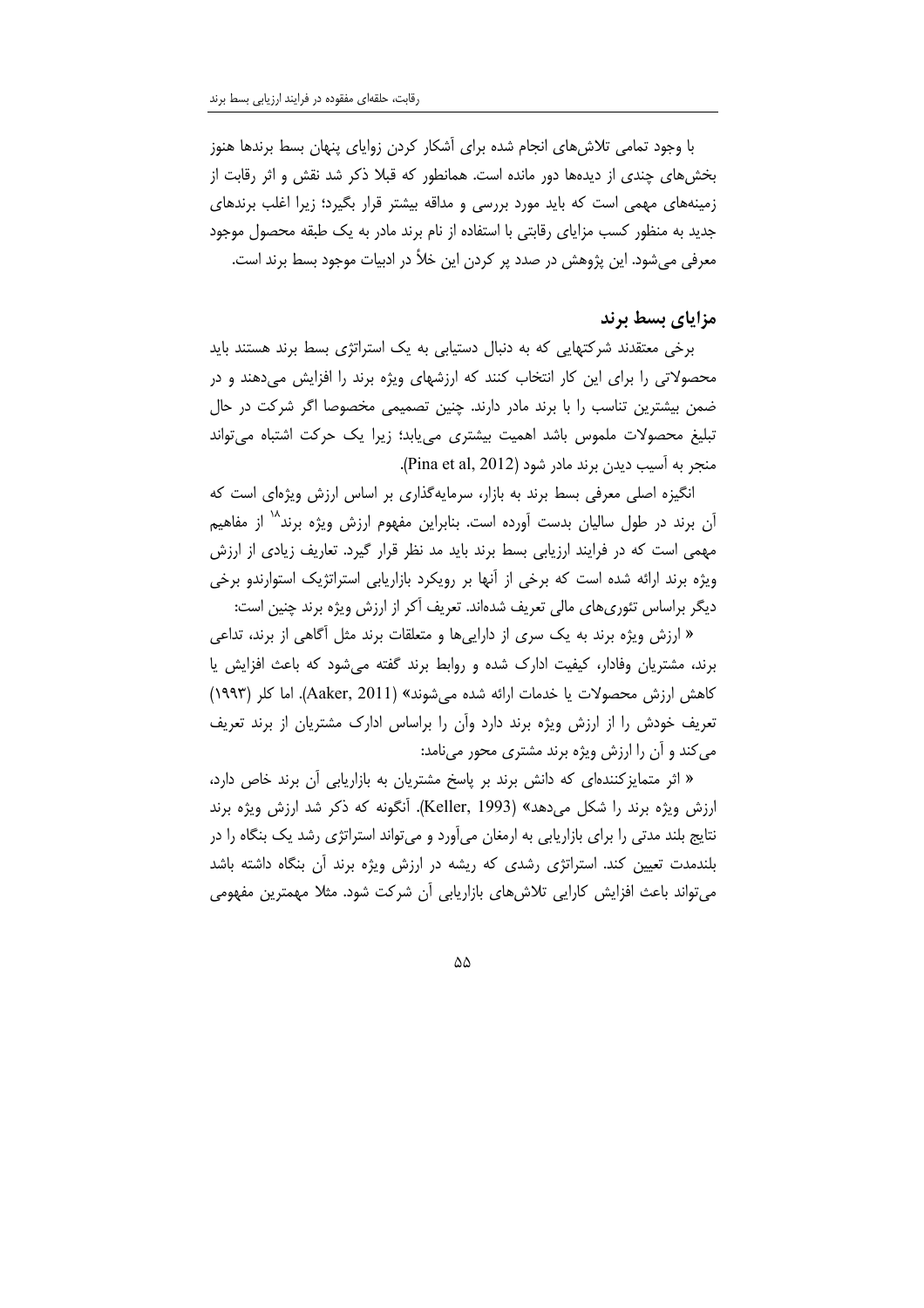که می توان از طریق آن، فروش اولیه یک محصول جدید را تخمین زد آشنایی مشتریان با نام برند و میزان مزیتهای جانبی آن محصول ( مثل تخفیفات نقدی و غیره) است. تقریبا در تمامی ازمونهایی که برمفهوم محصول جدید صورت گرفته است یک نام برند تثبیت شده عکس العمل اولیه و علاقهمندی به خرید مشتریان را برانگیخته است. مخصوصا ارزش ویژه بالای یک برند، به بنگاه در کاهش هزینههای بازاریابی محصول در مرحله معرفی آن، که معمولا قیمت، به منظور پوشاندن قسمتی از هزینههای تولید بالا تعیین میشود، کمک می کند که این امر منجر به افزایش سودآوری آن محصول خواهد شد. سولیوان (۱۹۹۰) در مطالعهای دریافت که شرکتهایی که نام برند قویتری داشتهاند هزینه تبلیغات کمتری نسبت به نامهای کاملا جدید پرداختهاند(Sullivan, 1990).

از سوی دیگر یک برند قوی باعث وفاداری مشتریان میشود که این امر به نوبه خود منجر به سودآوری بیشتر برای شرکت خواهد شد؛ زیرا اثبات شده است که حفظ مشتریان فعلی بسیار بهصرفهتر و ارزانتر از جذب مشتریان جدید است(Aaker, 1992). زمانی که نام یک برند قدرتمند به محصولی جدید تعمیم داده می شود، باعث ایجاد حس اطمینان خاطر در مشتریان میشود و عدم اطمینان خرید کاهش می یابد؛ زیرا مشتری احساس می کند که یک شرکت قدرتمند مورد اعتماد، این محصول را تولید کرده و در برابر ریسک های احتمالی از مشتری حمایت می کند (Aaker, 1990).

از طرف دیگر بسط برند می تواند از راه ایجاد آگاهی در مشتریان جدید، به برند مادر قدرت بیشتری ببخشد. با توجه به مزیتهایی که یک شرکت میتواند از ارزش ویژه یک برند قدرتمند بدست آورد، بسط برند در بازار به شدت رقابتی امروز، که هزینه معرفی محصولات جدید روزبروز افزایش مییابد، به یکی از مشهورترین راههای معرفی محصول بدل شده است.

### مفهوم تناسب و ارزيابي بسط برند

در سمینار رفتار مصرف کنندهای که در سال ۱۹۸۷ در دانشگاه مینهسوتا برگزار شد، بوش و همکارانش برای اولین بار بسط برند و نقش تناسب میان محصول و طبقه را بررسی کردند. آنها نقش مولفههای برند مادر و تشابه میان برند مادر و بسط برند را به صورت نظاممند أزمودند. نتايج اوليه نشان داد كه اگر بسط برند به برند مادر شبيه باشد تعميم رويكرد از برند مادر به بسط برند، بهتر انجام می گیرد؛ بنابراین :

 $\Delta \xi$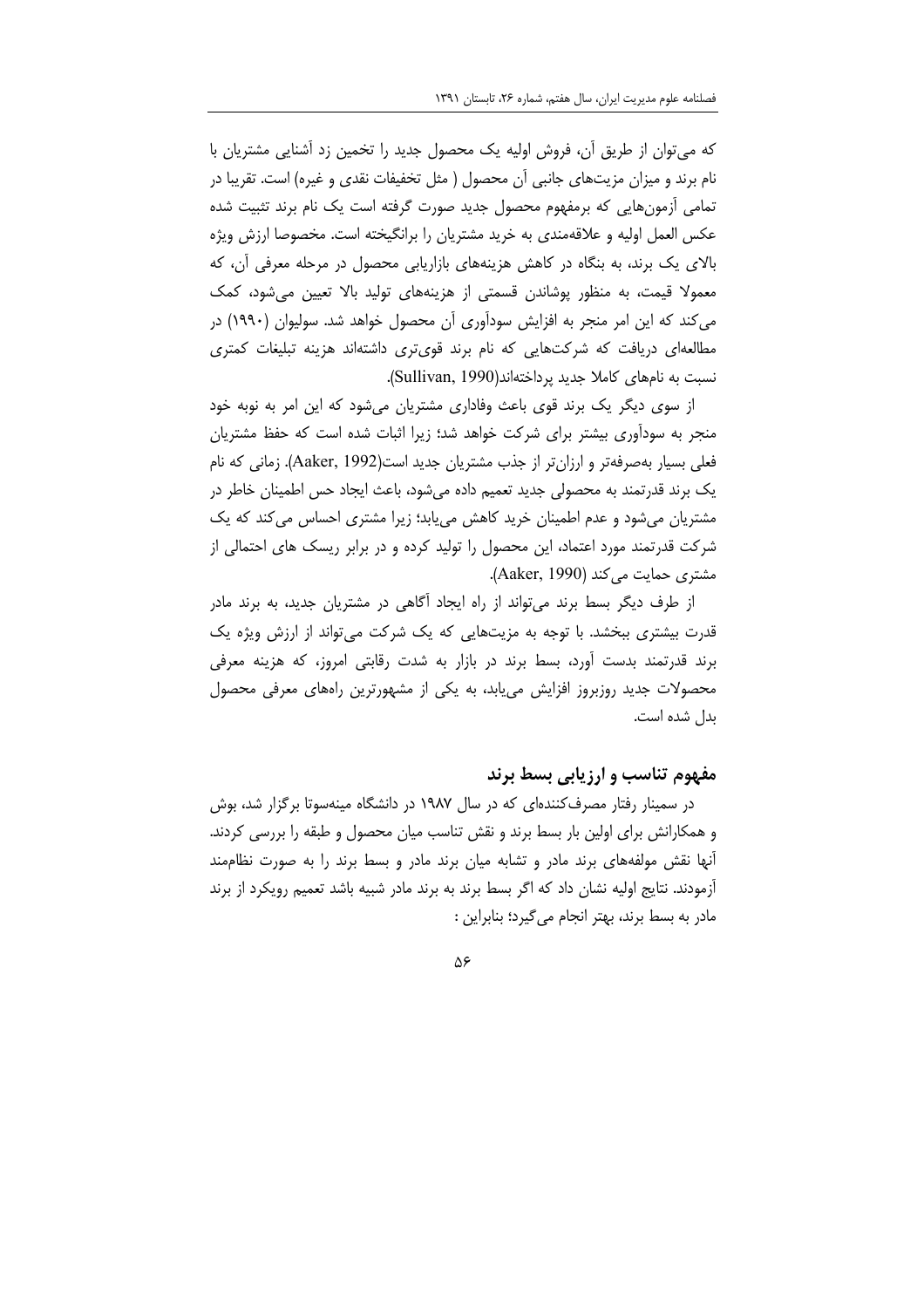«هر چقدر تشابه میان کالای جدید و کالای تثبیت شده موجود بیشتر باشد، تعمیم رویکردهای مثبت یا منفی برند مادر به برند جدید قویتر خواهد بود%(Bush and Loken, 1987). تشابه، نقش مهمی را در پژوهش های بوش و دیگران(۱۹۷۹) بازی می کند. حتی ممکن است اگر مشتریان به این نتیجه برسند که برند جدید به برند مادر شباهت ندارد، رویکرد مطلوب آنها به برند مادر باعث ارزیابی منفی برند جدید شود. گیرل و هوتل (۲۰۱۱) نیز تشابه میان برند اصلی و بسط آن را به عنوان متغیری کلیدی می شناسند ( Heribert Gierl & Verena .(Huettl 2011)

پژوهشگران مختلف معیارهای متفاوتی از مفهوم تناسب را به عنوان معیارهای اثرگذار بر فرأيند ارزيابي بسط برند معرفي كردهاند. طبق گفتههاي چاكراوارتي و ديگران (١٩٩٠) تشابه میان برند تثبیت شده و برند جدید مشتق از آن، تاثیر مثبتی بر ارزیابی بسط برند دارد؛ اما با این وجود معیارهایی که مشتریان برای ارزیابی یک بسط برند به کار میگیرند، به نوع تداعی که در طول فرآیند ارزیابی صورت می گیرد بستگی دارد ( ,Chakravarti et al 1990). با توجه به كثرت مؤلفههايي كه مي توانند تناسب ميان برند مادر و برند جديد را تحت تأثیر قرار دهند، پیش بینی اینکه چه نوعی از تداعیهای برند در فرآیند ارزیابی بسط برند برانگیخته می شود، مشکل خواهد بود زیرا: «ممکن است روابط درهم تنیده و پیچیدها*ی* میان یک نام برند تثبیت شده و بسط طبقه یک محصول وجود داشته باشد» (چاکراوارتی و دیگران، ۱۹۹۰). اعتقاد بر این است که احتمالا زمانی که برند مادر و برند جدید، روابط محکمتر و بیشتری با یکدیگر داشته باشند و بنابراین معیارهای بیشتری از تناسب میان آنان برقرار باشد، نگرش مثبت یا منفی از برند مادر، راحتتر به برند جدید تعمیم می بابد (Chakravarti et al., 1990). با این وجود بررسی ادبیات در این زمینه نشان می دهد که شرایطی که در آن تشابه زیاد مفید واقع خواهد شد، مبهم است و نمی توان به آن اتکا کرد .(Heribert Gierl & Verena Huettl, 2011).

# رقابت و ارزیابی بسط برند

برندهای تازهوارد باعث ایجاد تغییر در جایگاه برندهای موجود،احتمالات مربوط به انتخاب أنها و ساختار كلي بازار مي شوند.تحقيقاتنشان مي دهند كه انتخاب يک برند، مستقل از تاثیر برندهای رقیب نخواهد بود. چینتاگوانتا (۱۹۹۹) تاثیر معرفی بسط خطی برند را بر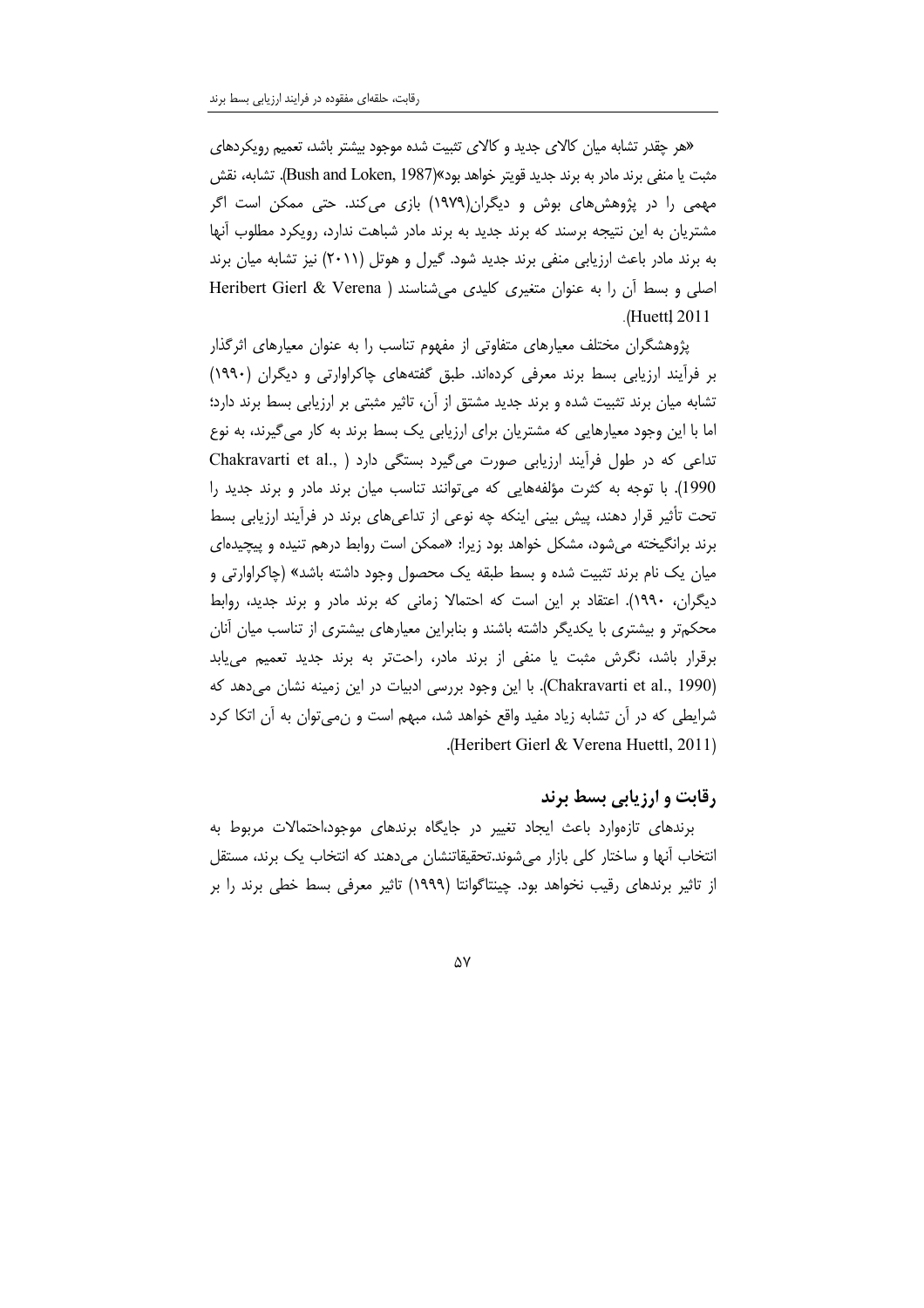ساختار بازار سنجید و مشاهده کرد که معرفی محصول جدید میتواند نتایج زیر را در پی داشته باشد:

– تغییر جایگاه محصولات موجود در فضای ذهنی مصرف کنندگان آن طبقه محصول؛ – تغییر در میزان اهمیت ویژگیهایی که برندها بر آن اساس جایگاهیابی شده اند؛ - تغییر در میزان و نوع رقابت میان برندها در یک بازار (Chintagunta, 1999).

معیار میزان تناسب برند جدید با طبقه محصول، به عنوان یکی از مهمترین شاخصههای موفقیت برند جدید، شناخته شده است، اما تحقیقاتنشان میدهند که نمیٍتوان پیش بینی کرد که مصرف کنندگان در هنگام خرید از کدام یک از مولفههای «تناسب» بهره میگیرند و تصمیم گیری در این مورد کاملا به مولفههای محیطی بستگی دارد. در یک محیط رقابتی روابط پیچیده میان بسط برند، طبقه هدف و برندهای رقیب در هنگام انتخاب، ممکن است مطلوب بودن ارزیابی بسط برند را کاملا تغییر دهند. بنابراین بسط برند ممکن است نه تنها از میزان تناسب خود با طبقه هدف تاثیر پذیرد، بلکه جایگاه آن نسبت به برندهای رقیب نیز بر آن تاثیر گذار باشد.به این ترتیب فرضیه تحقیق به دنبال بررسی این موضوع میباشد:

*فرضیه ۱: ح*ضور برندهای رقیب در یک طبقه محصولی باعث می شود مطلوبیت ارزیابی مشتریان از بسط برند جدید، کاهش یابد.

اصلاً دور از انتظار نیست که در طبقات مختلف محصول، سطوح مختلفی از رقابت وجود داشته باشد.برخی طبقات، تحت تسلط تنها یک برند غالب قراردارند ودر برخی دیگر دو برند اصلی، رهبری بازار را در اختیار دارند.در این میان، طبقاتی نیز وجود دارند که هیچ برند غالبی در اّنها وجود ندارد و برندهای تقریبا هم پایهای در اّنها با یکدیگر به رقابت می پردازند. با توجه به این نوع طبقهبندی می توان انواع مختلفی از رقابت را برای هر کدام از این گروهها انتظار داشت.

اگر نام یک طبقه محصول به صورت ناخودآگاه یک برند را به ذهن متبادرکند، آن برند نسبت به دیگر برندها در جایگاه بالاتری قرارگرفته است و حتی ممکن است فرایند انتخاب را به انحصار خود درآورد. بنابراین معمولا موقع مقایسه برند تازه وارد، برندهای ضعیفتر در یک طبقه هدف، اصلا به ذهن متبادر نمی شوند و احتمالاً تاثیری حداقلی بر اثرات رقابتی برند جدید دارند. همانطور که قبلا ذکر شد رقابت، ارزیابی بسط برند را تحت تاثیر قرار میدهد؛ با وجود این، شدت رقابت در طبقه هدف می تواند جهت این تاثیر را با توجه به اینکه

 $\Delta\lambda$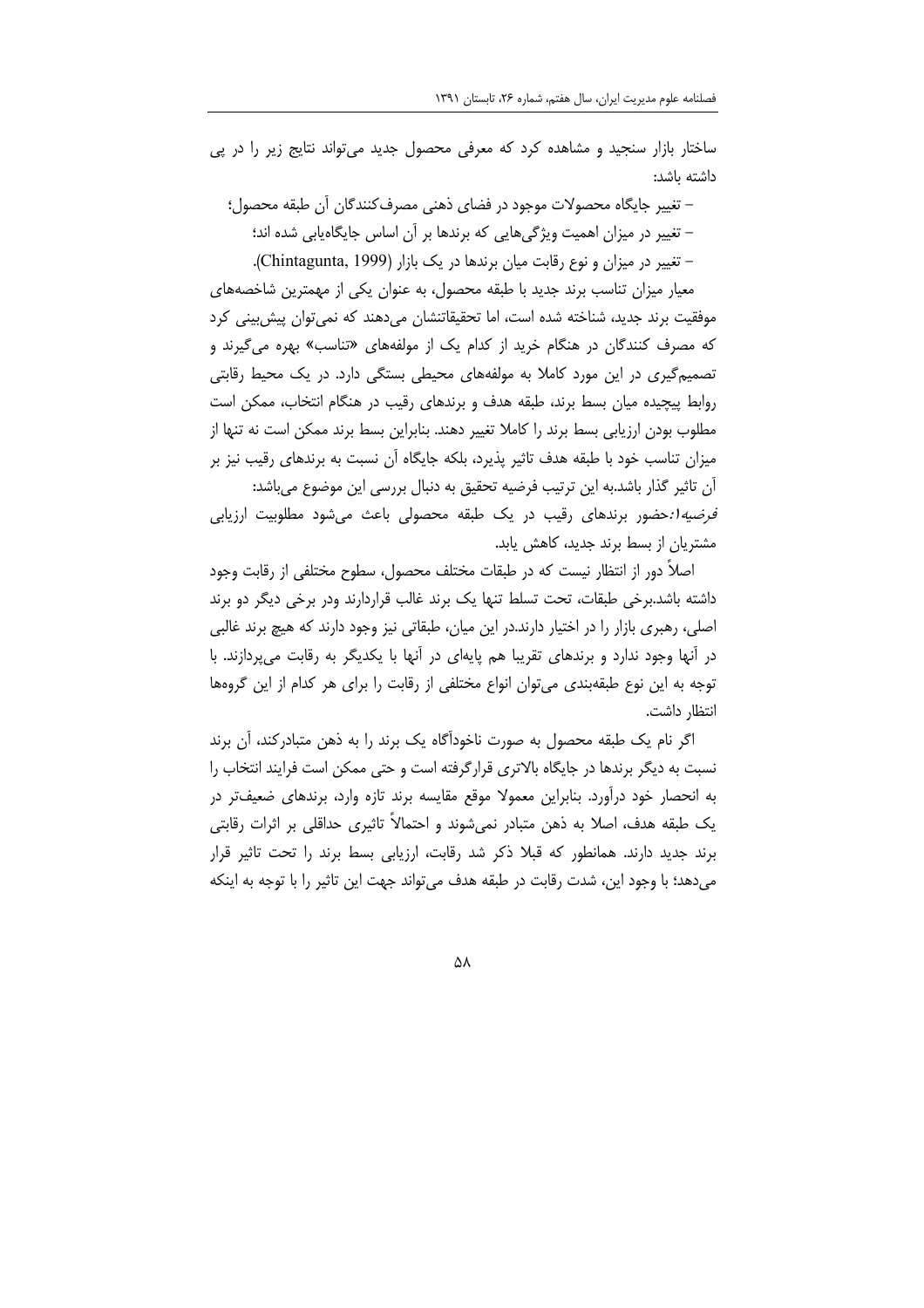طبقه هدف از نوع «طبقه دارای یک برند غالب» است یا نه، تغییر دهد. بنابراین فرضیه ۲ به این صورت شکل م*ی گ*یرد: قرضیه r:اثرات رقابت بر ارزیابی مشتریان از بسط برند در طبقات محصول «دارای یک برند غالب» شديدتر است.

## روش پژوهش

جامعه أماري اين تحقيق متعلق به طبقهٔ سني، اجتماعي، تحصيلاتي، درأمدي ۖ وشغلي خاصی نبوده و افراد جامعه با هر جنسیت ودر هر سطح و طبقهای که قراردارند، در صورتی که به خرید مایحتاج خود از فروشگاههای زنجیرهای شهروند بپردازند، جامعه أماری تحقیق محسوب میشوند. به دلیل ذات مصرفی برندهای انتخابی، مشتریانی که در این نوع فروشگاهها خرید می کنند از اطلاعات کافی برای پاسخ دادن به سوالات پرسشنامههای ارائه شده برخوردار هستند. به علاوه در پیش– آزمون اول سعی شد که با ارائه ۶۳ طبقه محصولی به مشتریان میزان آشنایی آنها با این طبقات سنجیده شود و از میان این تعداد طبقه، ۲۰ مورد را که از میانگین بیشتری در مقیاس میزان آشنایی برخوردار بودند انتخاب کردیم تا بدین ترتیب، ظن عدم آشنایی مشتریان از طبقات محصولی ارائه شده در پرسشنامهها نیز از بين برود.

در تعیین حجم نمونه از فرمولهای کوکران بهره گرفته شده است که با در نظر گرفتن دقت مورد نظر برابر با سطح متداول ۰/۰۹ ، عدد ۱۱۸ برای تعداد نمونهها حاصل میشود.

بنابراین ۱۲۰ پرسشنامه توزیع و گردآوری شد. پرسشنامه مورد استفاده در این تحقیق به گونهای طراحی شده است که هر پاسخ دهنده باید نظرات خود را در رابطه با ۳ برند اعلام می کرد. از این تعداد، ۸۴ پرسشنامه قابل قبول به دست آمد که با تقسیم تعداد آن بر تعداد پرسشنامههای توزیع شده، مشخص میشود که حدود ۷۰ درصد از پرسشنامههای توزیع شده برای انجام اّزمون فرضیات قابل استفاده بودهاند که به این ترتیب تضمین مناسبی برای صحت یافتههای تحقیق ایجاد میکند. دادههای به دست آمده از پرسشنامههای گردآوری شده با استفاده از تحلیل واریانس یک عامله و بر اساس مدلهای خطی SPSS تحلیل گردید. دو پیش تست و دو آزمون پیش و پس رقابتی در این تحقیق مورد استفاده قرار گرفته است که به ترتیب تشریح مے شوند:

Δ٩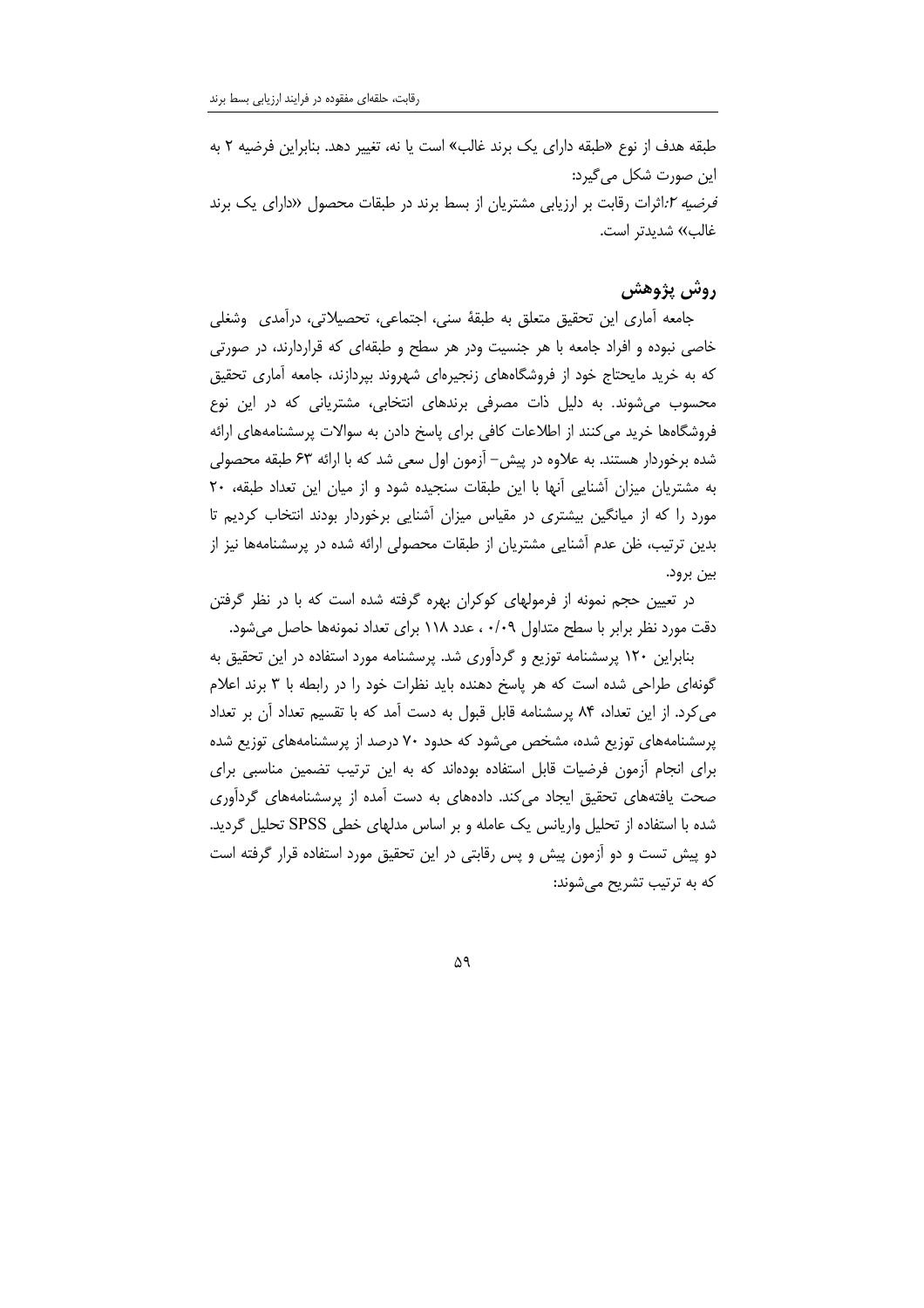### پیش تست اول

برندهای جدیدی که در اّزمون ۱ از آنها استفاده شده است، پس از انجام یک سری پیش تست انتخاب شدهاند که ۴۲ نفر از مشتریان فروشگاه زنجیرهای شهروند در آنها شرکت داشتهاند. همانطور که ذکر شد برای از بین بردن ظن عدم آشنایی مشتریان با برندهای ارائه شده، در قدم اول لیستی مشتمل بر ۶۳ طبقه از محصولات مصرفی در اختیار ۴۲ نفر از پاسخدهندگان قرار گرفت و از آنان خواسته شد که میزان آشناییشان را با این طبقات محصول با استفاده از یک طیف نه تایی لیکرت( ۱= اصلا آشنایی ندارم و ۹= کاملا آشنایی دارم) اولویتبندی کنند. تمامی طبقات محصولی که میانگین ۴.۵ یا بیشتر را در مقیاس میزان أشنایی کسب کردند برای انجام تستهای بیشتر نگه داشتیم و بقیه را از طبقات محصولی حذف نمودیم. از این طریق تعداد محصولات لیست ۶۳ تایی ما به ۲۰طبقه محصول كاهش يافت.

#### ييش تست دوم

هدف این پیش تست انتخاب بسط برندهایی است که تناسب بیشتری با برند مادر داشتهاند. همانگونه که پیشتر ذکر شد یکی از بحثهای اصلی این پژوهش این است که ارزیابی نه چندان مثبت بسط برندها تنها از عدم تناسب میان برند جدید و برند مادر نشئت نمی گیرد و فاکتورهای دیگری نیز بر آن تاثیرگذارند. بنابراین ضروری بود که بسط برندهایی را انتخاب كنيم كه تناسب زيادي با برند مادر داشته باشند تا بتوانيم تاثير رقابت را حتى براي برندهایی با تناسب زیاد نیز نشان بدهیم.

یک سری بسط برندهای فرضی را برای معرفی به آن بیست طبقه محصولی که پیشتر انتخاب کرده بودیم پیشنهاد دادیم. از بیست و شش نفر از مشتریان خواسته شد که منطقی بودن یا نبودن این بسط برندها را از نظر میزان تناسب آنها با برند مادر و از طریق یک طیف نه تایی لیکرت( که در اّن ۱= کاملا غیر منطقی ؛ ۹= کاملا منطقی) مشخص نمایند. از این رهگذر شش بسط برندی که بیشترین تناسب را با برند مادر در طبقات مختلف محصولی داشتند برای استفاده در آزمایش های بعدی به عنوان سوژه انتخاب شدند. بسط برندهای انتخاب شده از قرار زیرند:

- مايه ماكاروني تك ماكارون
	- كنسرو ماهي تن كاله

#### $\zeta$ .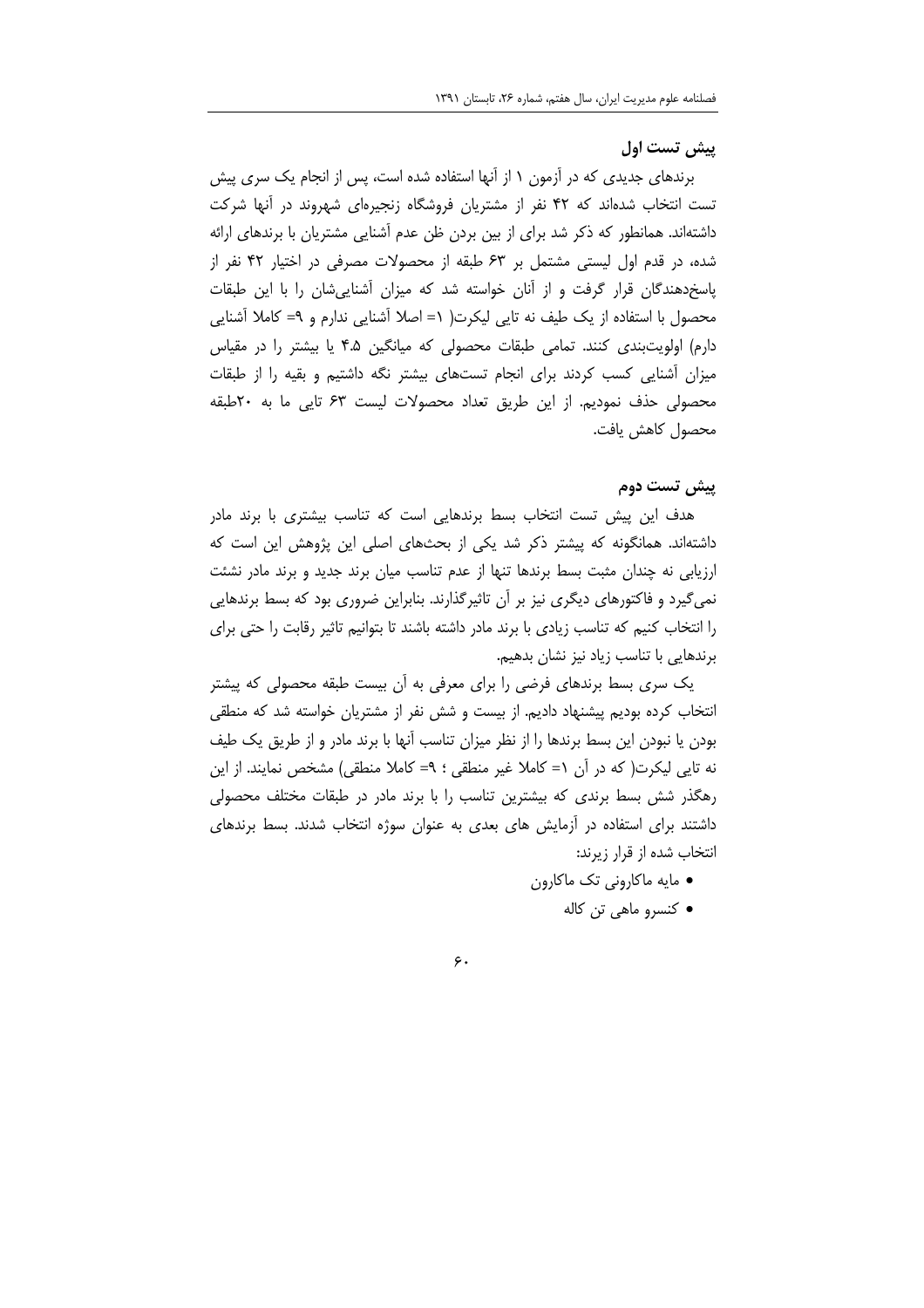- ماءالشعير سن|يچ
- دوربین دیجیتال NOKIA
	- خمیردندان سافتلن
	- تلويزيون DELL

پیش تستهای انجام شده نتایج زیر را برای پژوهش حاضر در بر داشتند که در انجام أزمايش هاي اصلي براي تست كردن فرضيهها به كار گرفته خواهند شد:

طبقات محصولی که مشتریان بیشترین آشنایی را با آنها داشتند شناسایی شدند؛ بسط برندها شناخته شدند و میزان تناسب هر کدام از آنها با برند مادر اندازه گیری شد؛ شش برندی که بیشترین میزان تناسب را برند مادر داشتند به عنوان نمایندگان شش طبقه محصولی مشخص شدند تا در آزمایش های اصلی مورد استفاده قرار بگیرند.

## **آزمونهای پیش و پس رقابتی**

دادههای این پژوهش از طریق انجام دو آزمون رقابتی، شامل آزمون «پیش — رقابتی» و «پس- رقابتی » جمعآوری شده است. از یک سری پرسشنامه برای گردآوری دادههای آزمون پیش–رقابتی برای ارزیابی بسط برندها استفاده شده است بدون اینکه به رقابت و میزان أن در طبقه مورد نظر اشاره شود. بر اساس نتایج بدست آمده از پیش تستهای بخش قبل، یک سری از پرسشنامههای دیگر نیز برای اجرای سناریوهای پس رقابتی طراحی شد و مورد استفاده قرار گرفت. در آزمون پس-رقابتی به پاسخ<هندگان اطلاعاتی در مورد میزان رقابت، تعداد و جایگاه رقبا در هر طبقه محصولی داده شد و از ایشان خواسته شد که با توجه به این اطلاعات بسط برندهای ارائه شده را ارزیابی کنند. به این ترتیب با مقایسه دادههای حاصل از پرسشنامه اول و پرسشنامه دوم نقش رقابت را در ارزیابی مشتریان از بسط برند اندازەگىرى كردىم.

### **رقابت و ارزیابی بسط برند**

فرضیه تحقیق عنوان میدارد که مطلوبیت ارزیابی بسط برندها در حضور برندهای رقیب بدون توجه به میزان تناسب آن با برند مادر و حتی در تناسبهای زیاد، کاهش می یابد. بنابراین انتظار می رفت که مطلوبیت نتایج ارزیابی در سناریوهای پس - رقابتی، که در آنها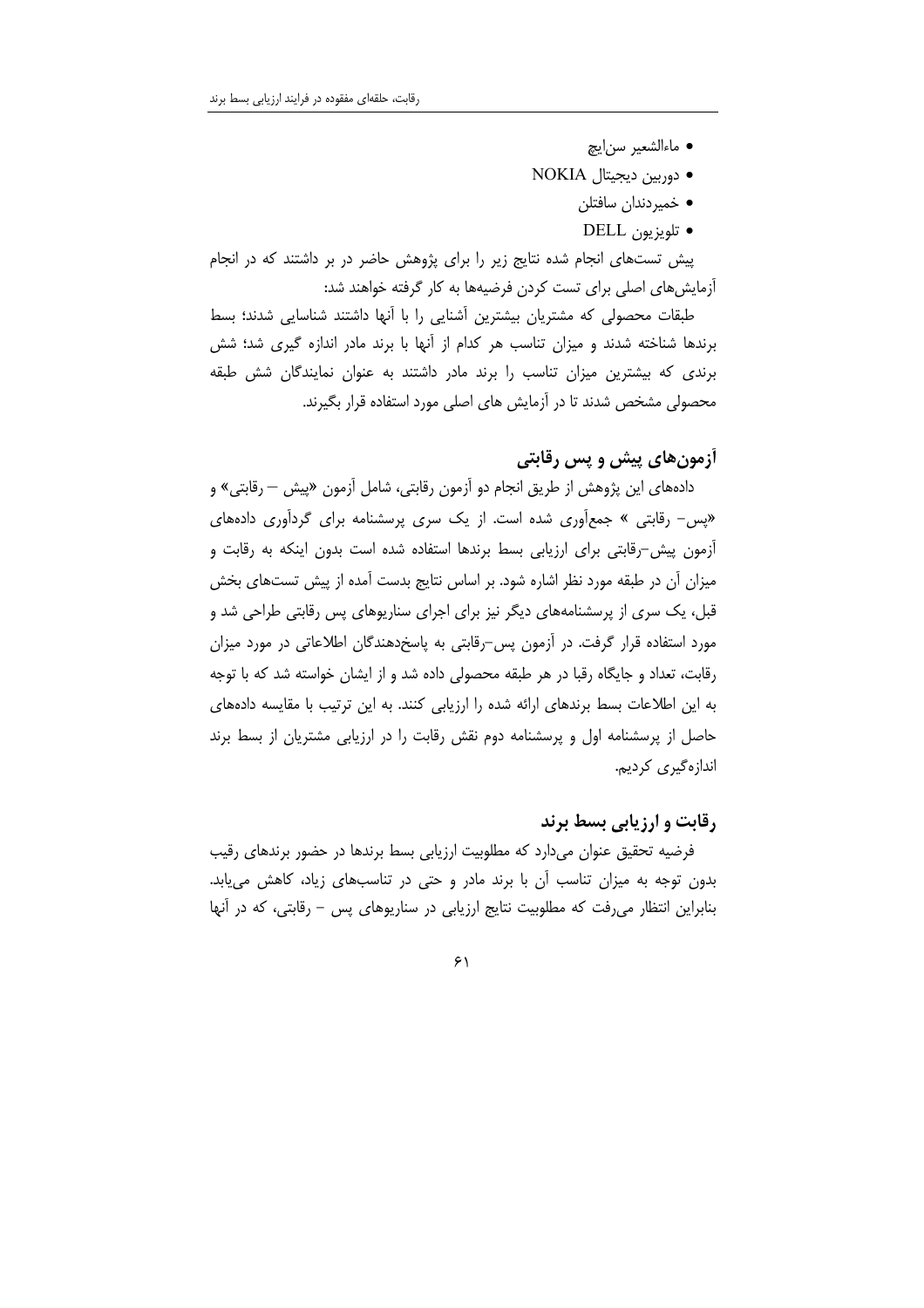به مشتریان اطلاعاتی در مورد برند های رقیب در آن طبقه داده شده بود، به نسبت سناریوهای پیش — رقابتی، به طور محسوسی کاهش یابد. برای ارزیابی بسط برند دو متغیر وابسته «نگرش مشتریان» به برند جدید و «قصد خرید» آنها را معرفی کردیم.

### بعد نگرش مشتریان

تحلیل نتایج حاصل از آزمون ١ نشان داد که در آزمون پیش- رقابتی و قبل از معرفی رقابت موجود در طبقات محصولی، نگرش مشتریان نسبت به معرفی برند جدید مثبت و بالاتر (Mean= 6.43) از حد بی تفاوتی(Mean= 5) است. با معرفی رقابت در آزمون پس– رقابتی، نگرش مشتریان به مطلوبیت ارزیابی برند جدید کاهش می یابد و به حد بی تفاوتی نزدیک (Mean=5.99) میشود. همانگونه که نتایج ارائه شده در جدول زیر نشان می دهد، میانگین امتیاز بعد نگرش در دو نمونه (پیش و پس– رقابتی) متفاوت است و این تغییر در نگرش از نظر اَماری در سطح ۵٪ معنادار است. به عبارت دیگر، از بعد نگرش مشتریان، رقابت، تاثیری منفی بر مطلوبیت پذیرش بسط برند می گذارد.

جدول ٢- جدول رقابت و ارزيابي بسط برند- بعد نكرش مشتريان

| نتايج آزمون ANOVA |              |                     |                |         |                     |  |  |
|-------------------|--------------|---------------------|----------------|---------|---------------------|--|--|
|                   | مجموع مربعات | درجه آزادی          | ميانگين مربعات | آماره F | سطح معناداری        |  |  |
| بین گروهی         | 17.484       |                     | 1Y.F9F         | f.71    | $\cdot$ ۳ $\Lambda$ |  |  |
| درون گروهي        | 15151.115    | $\Delta \cdot 5$    | F.FF           |         |                     |  |  |
| مجموع             | ۱۴۸۵.۵۷۸     | $\Delta \cdot \tau$ |                |         |                     |  |  |

#### بعد قصد خريد

با توجه به نتايج به دست آمده از آزمون ١، پيش از معرفي رقابت موجود در طبقه محصولی به مشتریان (بدون حضور برندهای رقیب)، مشتریان نسبت به معرفی برند جدید تا حدود زيادى بي تفاوتند(Mean= 5.57). نكته جالب توجه اين است كه ورود مولفههاى رقابتی در آزمون پس-رقابتی نیز نتوانست قصد خرید مشتریان را تحت تاثیر قرار دهد (Mean= 5.24). جدول ۳ گویای این مطلب است: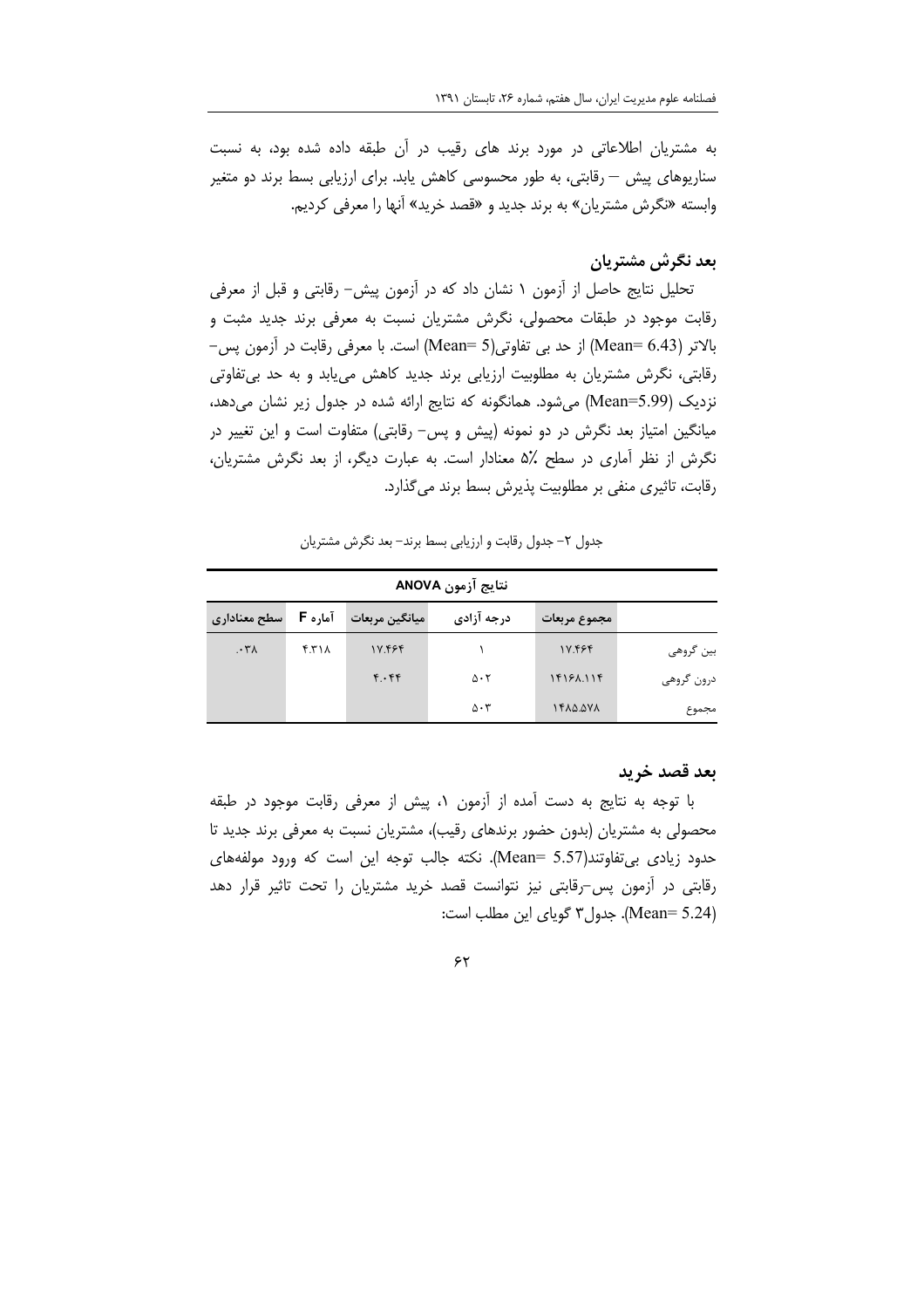| نتايج آزمون ANOVA |                                       |                   |            |              |            |  |
|-------------------|---------------------------------------|-------------------|------------|--------------|------------|--|
| سطح معناداری      | آماره F                               | ميانگين مربعات    | درجه آزادی | مجموع مربعات |            |  |
| .71Y              | $\mathcal{N} \cdot \cdot \mathcal{N}$ | $\Delta \cdot 1V$ |            | 0.1          | بین گروهی  |  |
|                   |                                       | f.A.              | ۲۵۰        | 9.1.571      | درون گروهي |  |
|                   |                                       |                   | ۲۵۱        | 9.5.54V      | مجموع      |  |

جدول ٣- رقابت وارزيابي بسط برند- بعد قصد خريد مشتريان

نتیجه جالبی که از این آزمون حاصل شد را میتوان اینگونه تعبیر کرد که از منظر تئوری های رفتاری، قصد خرید یک مرحله جلوتر از نگرش قرار دارد؛ به این معنا که ممکن است نگرش مشتریان هدف نسبت به برند جدید مثبت باشد و حضور آن را کاملا مثبت ارزیابی کنند، اما در هنگام خرید از طبقه محصول هدف، از همان طبقهبندی ذهنی خود استفاده می کنند که بر اساس تجربیات قبلی شکل دادهاند و همان برندی را خریداری کنند که تا کنون میخریدهاند. بنابراین در این آزمون به وضوح می,بینیم که قصد خرید نهادینه تر از نگرش است و تغییر در نگرش لزوما به تغییر در قصد خرید منجر نمی شود.

بنابراین تاثیر رقابت را بر جفت این عوامل، به عنوان مولفههای اصلی در فرایند ارزیابی بسط برند سنجیدیم. نتایج حاصل از تحلیل واریانس نشان داد که میان شرایط دو آزمون روابطی وجود دارد. میانگین این دو آزمون و انحراف معیار آنها در جدول ۵ آورده شده است:

مقایسات نشان میدهند که شرایط آزمون پیش- رقابتی به شکل کاملا معنی داری با أزمون پس–رقابتی متفاوت است. این نتایج نشان میدهند که میزان مطلوبیت بسط برندها در شرايط پس – رقابتي به نسبت شرايط پيش – رقابتي كاهش يافته است بنابراين فرضيه تحقيق اثبات مے شود.

| نتايج ازمون ANOVA           |       |                |            |                                                  |            |  |
|-----------------------------|-------|----------------|------------|--------------------------------------------------|------------|--|
| آماره <b>F</b> سطح معناداری |       | ميانگين مربعات | درجه آزادی | مجموع مربعات                                     |            |  |
| .79                         | ۴.۴۵۹ | $YY.Y\Delta$   |            | $\mathsf{Y}\mathsf{Y}.\mathsf{Y}\mathsf{Q}\cdot$ | بین گروهی  |  |
|                             |       | $f.f\lambda$ ۶ | ۷۵۴        | YFF9.81.                                         | درون گروهي |  |
|                             |       |                | ۷۵۵        | 161.1797                                         | مجموع      |  |

جدول۴– رقابت و ارزیابی بسط برند

 $\gamma$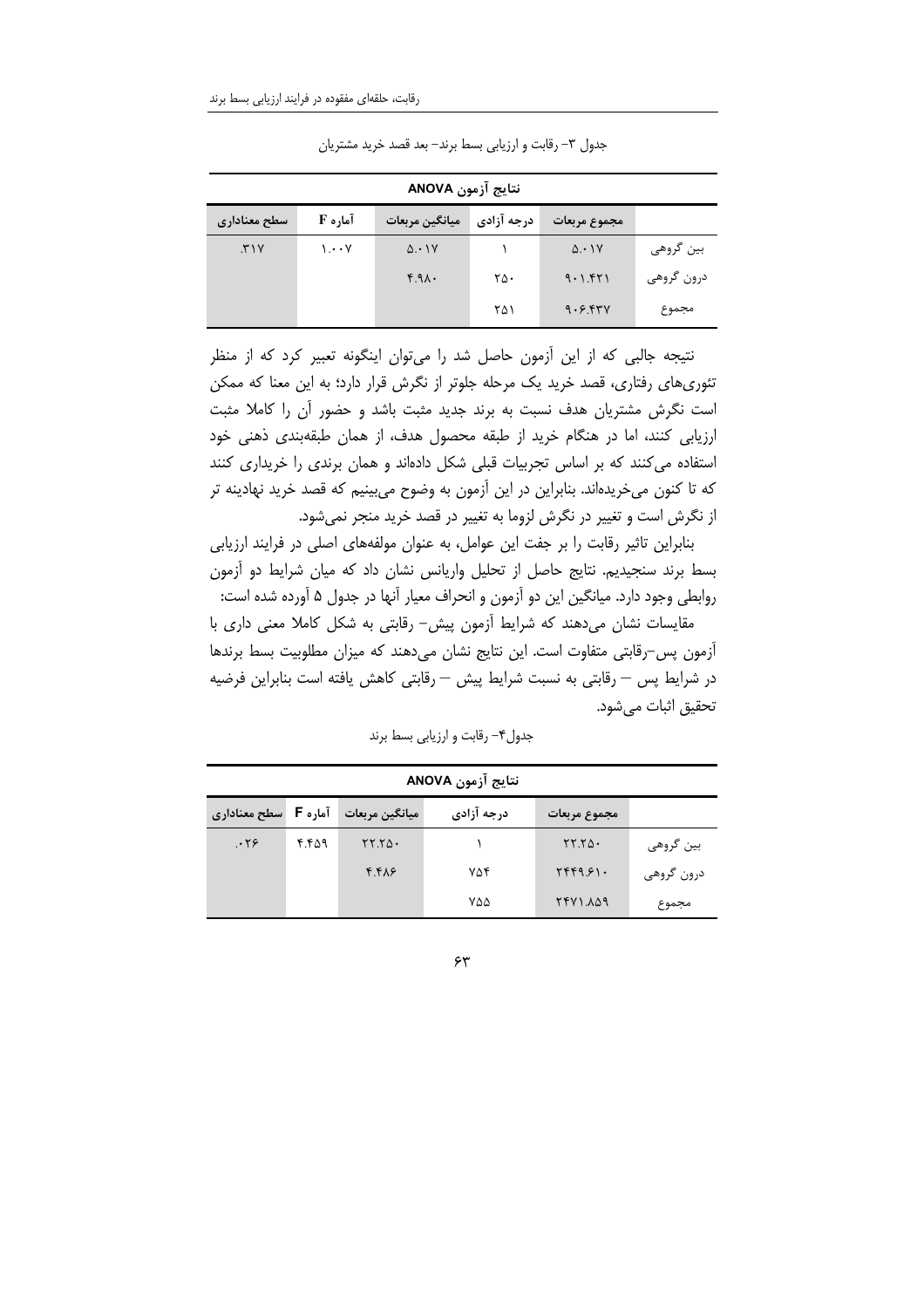در تحقیق حاضر از پاسخدهندگان خواسته شد که با در نظر گرفتن برندهای رقیب حاضر در طبقه هدف، برند ارائه شده را ارزیابی کنند. نتایج به دست آمده حاکی از آن است که حضور برندهای رقیب در طبقه هدف بر نحوه شکل5یری رویکرد مشتریان و ارزیابی آنها از بسط برند ارائه شده كاملا تاثير گذار است. نتايج به خوبي نشان ميدهند كه پتانسيل موفقيت آمیز بودن بسط برندها، زمانی که رقابت را نادیده بگیریم مطلوب تر از حد واقعی خود ارزیابی می شود. ترکیب و ادغام یافته های آزمون ۱ نشان می دهد که بسط برندها در حضور برندهای رقیب در مقایسه با زمانی که این برندها حضور نداشته باشند، مطلوبیت کمتری دار ند.

از یافتهها می توان اینگونه نتیجه گرفت که رقابت در فرایند ارزیابی بسط برند نقش فعالی را بازی می کند. با این وجود حالتی که رقابت در ذهن برمی|نگیزد ناخود|گاه است بنابراین رقابت به صورت ناخوداًگاه بر این ارزیابی تاثیر می¢ذارد. شرایط اّزمون ۱ که در آن نام برندها به مشتریان ارائه شد کاملا به شرایط واقعی خرید روزانه مشتریان شباهت دارد که در آن مشتریان در مراکز خرید با برندهای رقیب بسیاری روبرو می شوند و بنابراین باید از بین أنها انتخاب کرده و تصمیم گیری کنند. پس بهترین روش أزمون فرضیه اول همین شرایط است که در آن پاسخ دهندگان با موقعیت های خرید واقعی روبرو میشوند.

#### غلبه برند

در ادبیات بازاریابی از مفهوم «غلبه برند» تعاریف متعددی ارائه شده است: برخی آنرا میزان قدرت تداعی یک برند با یک طبقه محصول می دانند (Herre et al., 1996)، که می توان آنرا با سنجش نظر مشتریان بدست آورد به این صورت که از مشتریان خواسته می شود تا به محض شنیدن نام یک طبقه محصول، برندی را که به خاطر می آورند اعلام کنند. گروهی دیگر، «برند غالب» در یک طبقه محصول را برندی میدانند که در آن طبقه کاملا جا افتاده و از دیگر برندها پیش افتاده باشد و از میزان سهم بازارش شناخته می شود (Urban et al., 1986). این دو معیار بر پایه دیدگامهای متفاوتی بنا نهاده شدهاند و بنابراین احتمالا به نتایج متفاوتی نیز می|نجامند. پژوهش حاضر ازدیدگاه اول استفاده کرده و اصلاحیهای نیز به آن افزوده است. در یک محیط رقابتی،جایگاه برندی که در یک طبقه محصولی، غالب در نظر گرفته میشود ( همان برندی که قبل از بقیه به ذهن می آید) ممکن

#### $\epsilon$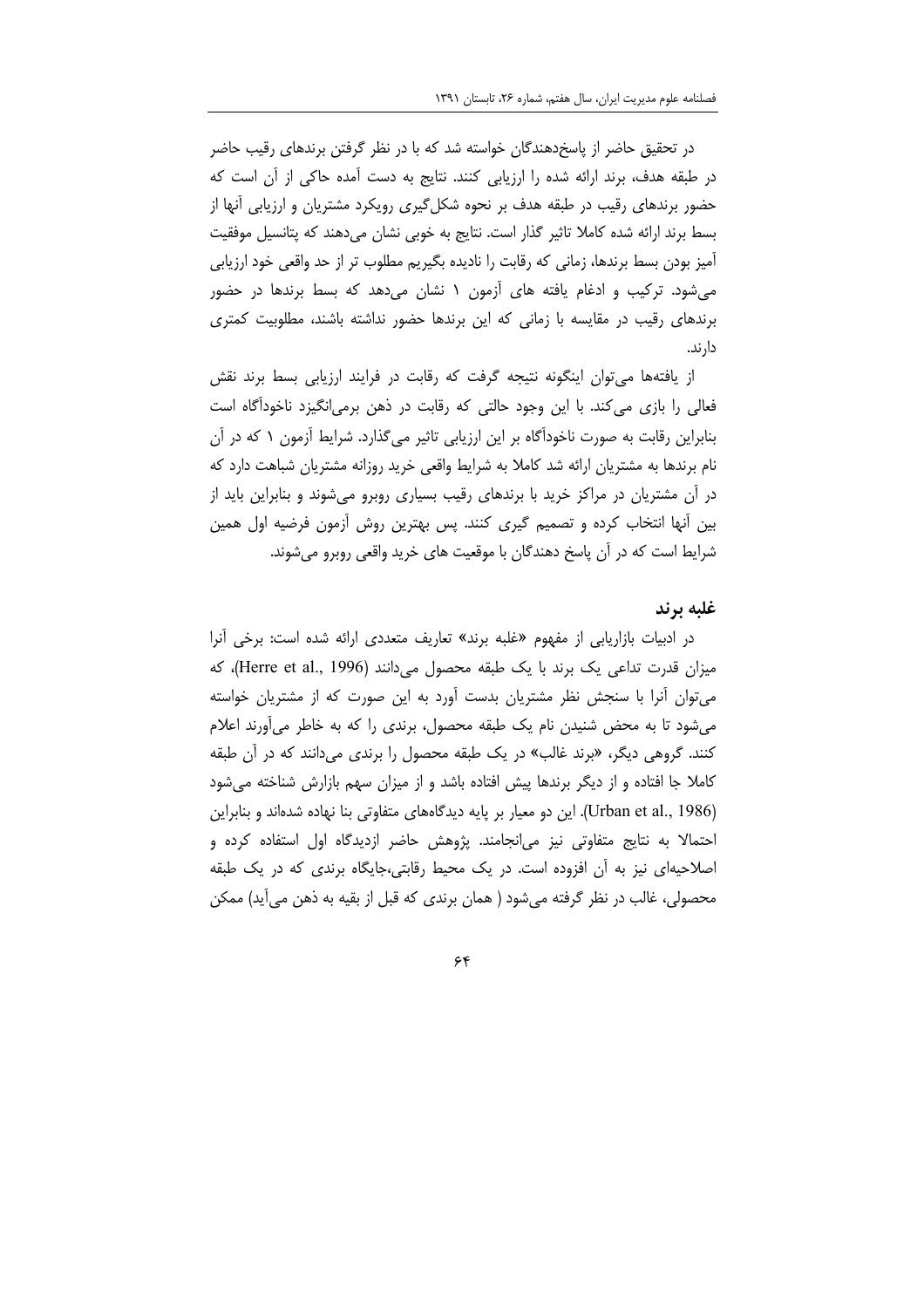است با معرفی یک برند جدید که به همان میزان قدرتمند است به چالش کشیده شود و این غلبه معمولا مطلق نیست. یعنی در محیط رقابتی، «غلبه برند» از دیدگاه بسط برند یک مفهوم پوياست و نه ايستا و بنابراين مي توان از مفهوم «غلبه نسبي برند» به جاي «غلبه برند» استفاده نمود؛ به این معنا که غالب بودن یک برند را باید در مقایسه آن با برند جدید ارزیابی کرد. همانگونه که ذکر شد از معیار اول برای غلبه برند در این پژوهش استفاده شده است و از خود مشتریان خواسته شد تا برند غالب را در طبقه محصولی مورد نظر حدس بزنند و قدرت أنرا در مقابل بسط برندی که قرار است معرفی شود با استفاده از یک طیف نه تایی ليكرت (كه در آن ١= بسيار ضعيف و ٩= بسيار قوى) بسنجند تا «غلبه نسبي» برندها در طبقه محصول مشخص شود.

فرضیه۲ عنوان می کند که اثرات رقابت بر ارزیابی بسط برند در طبقاتی که یک برند غالب وجود دارد نسبت به طبقاتی که برند غالبی در آن مشاهده نمی شود بیشتر است. یعنی وجود برند غالب موجب کاهش مطلوبیت بسط برند از دید مشتریان میشود. همانگونه که قبلا ذکر شد در ادبیات موجود، دو معیار جداگانه برای سنجش میزان تاثیر حضور برند غالب در یک طبقه محصول بر ارزیابی مشتریان از بسط برند استفاده میشود. یکی از این معیارها بر اساس سهم و ساختار بازار طبقه هدف شکل گرفته است و دیگری بر اساس تداعی برند که «غلبه نسبی برند» را اندازهگیری می کرد. در این تحقیق از معیار به خاطرآوری(تداعی برند) برای سنجش غلبه نسبی یک برند و اّزمون فرضیه دوم استفاده شد. این مطلب با محاسبه و ارزیابی برند غالب در یک طبقه محصولی بر اساس دو سوال اصلی همراه است. همانگونه که پیشتر ذکر شد در سوال اول از پاسخ دهندگان خواسته شده بود که قویترین برند یک طبقه محصولی را نام ببرند. سوال دوم از آنها خواسته بود که با استفاده از یک طیف نه تایی لیکرت ٍ در مقایسه با قویترین برندی که در مرحله قبل شناسایی کرده اند برند جدید (برند فرضی) ارائه شده را از ١= بسيار ضعيف تا ٩ = بسيار قوى ارزيابي كنند. داده هاى به دست آمده از سوال دوم را به دو دسته تقسیم کردیم. دسته اول آنهایی بودند که از نظر قدرت نسبی، امتیاز ۱ تا ۵ را کسب کرده بودند و دسته دوم آنهایی که امتیاز ۶ تا ۹ را. پاسخدهندگانی که بسط برند جدید را از ۱ تا ۵ ارزیابی کرده بودند در دستهای قرار گرفتند که معتقدند طبقه محصولی مربوطه دارای یک برند غالب است و آنهایی که نمره های ۶ تا ۹ داده بودند در دستهای قرار داده شدند که معتقدند طبقه محصولی مورد نظر از برند غالبی برخوردار نیست.

۶۵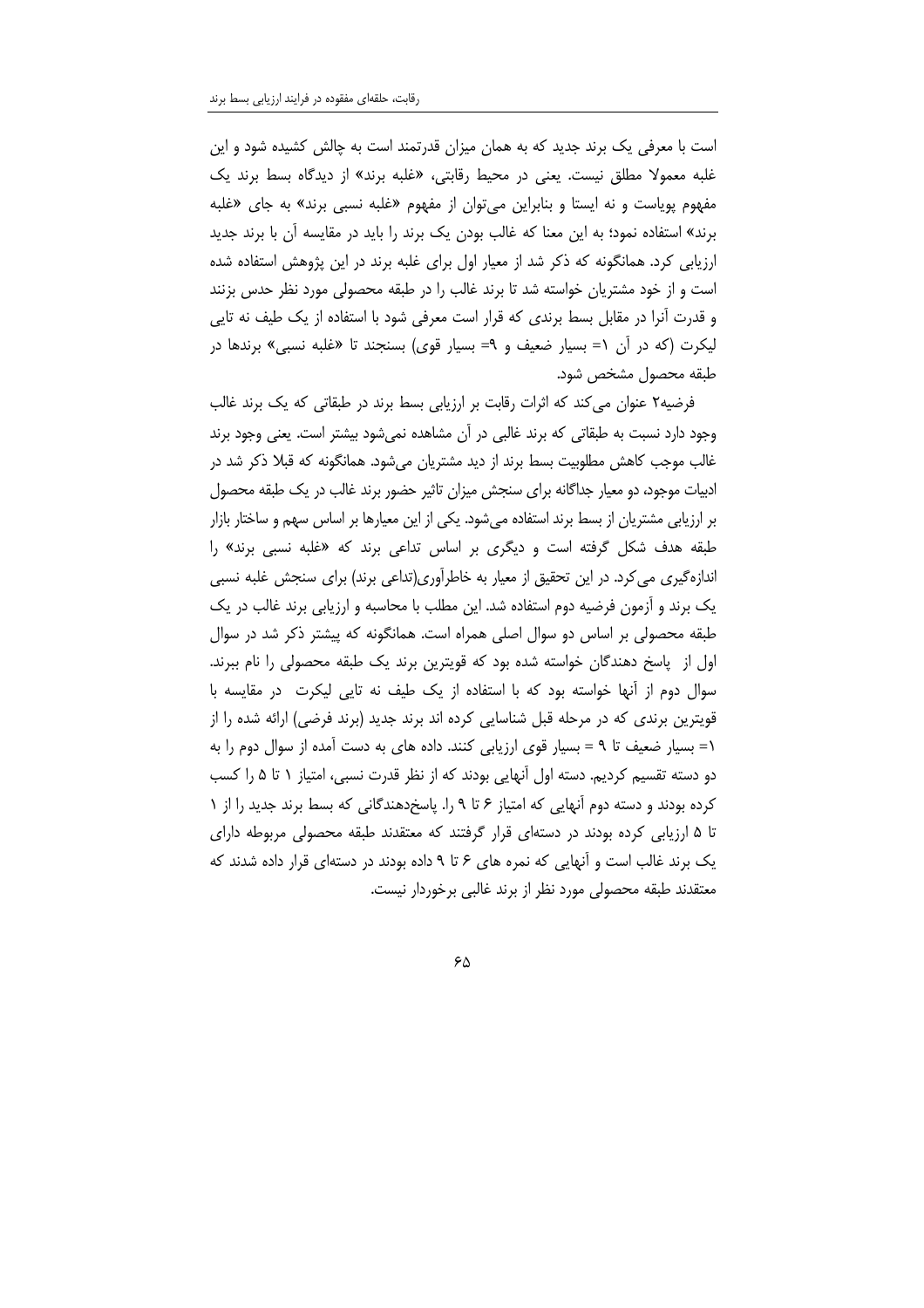این اُزمون تنها بر اساس دادههای حاصل از اجرای سناریوهای پس — رقابتی انجام شده است زیرا مقایسه ها در یک زمینه رقابتی مد نظر بوده است. پاسخ دهندگان (در حضور برند غالب) بر اساس ارزیابی خود به دو گروه تقسیم شدند. گروه اول، برند جدید را ضعیفتر از برند غالب دانسته (یعنی در حالتی که برند غالب وجود دارد) و میانگین امتیاز پایینی (M= 4.82) به بسط برند جدید دادند. گروه دوم، برند جدید را قویتر از برند غالب دانسته (یعنی حالتی که برند غالب وجود ندارد) و میانگین امتیاز بالاتری (M= 6.52) به بسط برند جدید دادند. مقایسه بین دو گروه (از طریق اّزمون تحلیل واریانس) نشان داد که بین اّن دو دسته تفاوت معنی داری وجود دارد:

| نتايج آزمون ANOVA |                  |                 |            |              |            |  |
|-------------------|------------------|-----------------|------------|--------------|------------|--|
| سطح معناداری      | آماره F          | 'میانگین مربعات | درجه آزادی | مجموع مربعات |            |  |
| $\ddotsc$         | $\Delta$ . $549$ | 188.859         |            | 188.889      | بین گروهی  |  |
|                   |                  | $T.YY \Delta$   | ۱۲۵        | 981.98       | درون گروهي |  |
|                   |                  |                 | ۱۲۶        | 1159.572     | مجموع      |  |

جدول۵– غلبه نسبی برند و ارزیابی بسط برند

بنابراین، معیاری که بر اساس درک پاسخ دهندگان از برند غالب طبقه هدف شکل گرفته بود نشان از تفاوتی فاحش میان دو گروه دارد. در نتیجه آزمون این فرضیه بر اساس معیار ادراک مشتریان از برند غالب طبقه هدف، ما را به این نتیجه می رساند که حضور یک برند غالب در طبقه هدف، تاثیر منفی بر ارزیابی پاسخ دهندگان از مطلوب بودن برند جدید دارد و بدین ترتیب فرضیه دوم تأیید میشود. غالب بودن یا غالب نبودن یک برند در طبقه هدف را با معیار بهخاطرآوری سنجیدیم. غلبه برندی که بر اساس ادراک مشتریان شکل گرفته بود حاکی از وجود تفاوتی معنادارمیان دو گروه ذکر شده است. هر چند بازاریابان و مشتریان از دیدگاه های متفاوتی به ارزیابی ساختار طبقه محصول و میزان رقابتی بودن آن می پردازند، هر دو، اطلاعات مربوط به بازار محصولات را در ذهن خود طبقهبندی می کنند تا بتوانند فرایند تصصمیم گیری را تسهیل کنند. این عدم تطابق میان نحوه ادراک و ارزیابی طبقه محصول منجر به نتایج متفاوتی خواهد شد. یافته های آزمون ۱ نشان می دهد که مشتریان بر اساس سهم بازار محصولات، ساختار بازار هدف را طبقهبندی ن.میکنند و این معیاری است که بیشتر مورد استفاده بازاریابان قرار دارد و نه مشتریان. لمان و وینر(۲۰۰۵) سوال جالبی در این زمینه مطرح کرده اند:

«بالاخره رقابت را چه کسی تعریف می کند؟ شرکت یا مشتری؟ این مشتری است که تعیین می کند چه محصول یا خدمتی نیاز فعلیاش را برآورده می سازد».

۶۶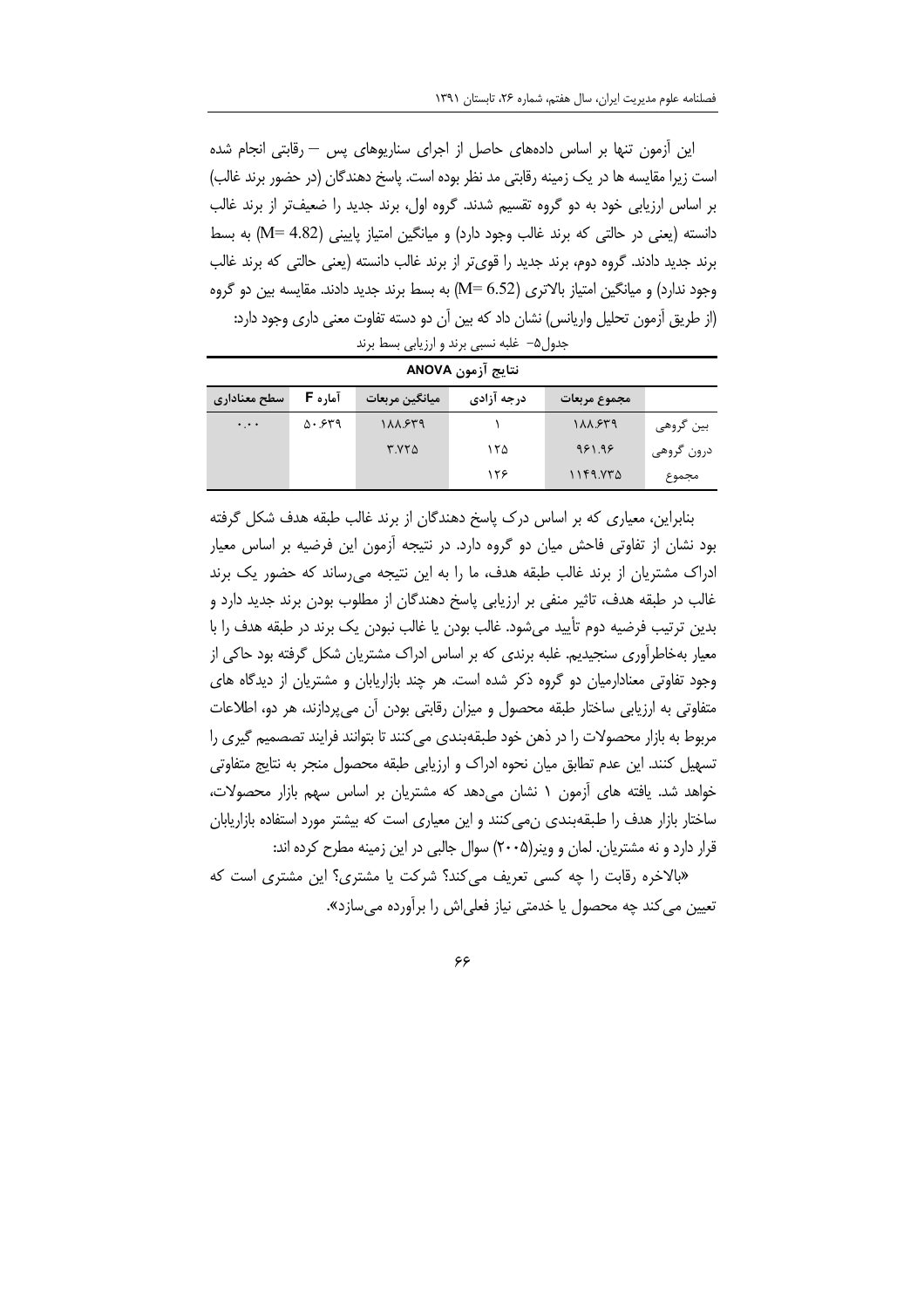در این جا، داده های حاصل از سناریوهای آزمون پس رقابتی، به دو گروه مجزا تقسیم شدند. اًنهایی که معتقد بودند برند جدید ارائه شده از قویترین برند موجود در طبقه، ضعیف تر است (58 =n) ميزان مطلوبيت بسط برند جديد را كمتر ارزيابي كرده بودند( Mean Dominant Brand = 4.82). مقايسه دو گروه باز هم نشان از تفاوت آنها با يكديگر دارد.بنابراین فرضیه دوم اثبات مے شود.

## نتيجه گيري

این پژوهش حول این فرضیه اصلی شکل گرفت که رقابت در ارزیابی بسط یک برند نقش فعال دارد. این فرضیه، طی انجام اّزمون ۱ اثبات شد. در این اّزمون، اثرات رقابتی ساختار طبقه محصولی اندازه گیری و مشاهده شد اثرات رقابت در فرایند ارزیابی بسط برند از آنچه در ابتدا تصور مے شد فراگیرتر است. یافته های تحقیقات انجام شده نشان مے دهند که بازار، به صورت معمول بسط برندی را می پذیرد که تناسب زیادی با برند مادر داشته باشد. ادبیات موجود در مورد ارزیابی بسط برند، مشحون است از مطالعات و نتایجی که این امر را اثبات کرده اند و نتیجه گرفته اند که تناسب زیاد لازمه موفقیت یک برند جدید در بازار است. اما در این پژوهش با وجود اینکه برندهایی انتخاب شده بودند که بیشترین تناسب را با برند مادر در طبقه محصولی داشتند، مشاهده شد که مولفه های رقابت بر ارزیابی مشتریان از برندهای جدید، تاثیر متفاوتی دارد.

مصرف کنندگان، تداعیهای برند را به خوبی در ذهن نگه میدارند؛ به طوری که در هنگام خرید به صورت ناخودآگاه برندهای رقیب و جایگاه هر کدام از آنها را در آن طبقه محصولی به خاطر می آورند و بنابراین رقابت اثر خاص خود را بر ارزیابی آنها می گذارد. آنها با توجه به نیازهایشان، محصولاتی که در دسترسشان قرار دارد و بسیاری از مولفههای محیطی و وابسته به موقعیت دیگر، به تصمیمگیری برای خرید میپردازند. فرایند تصمیمگیری خرید مشتریان از زوایای مختلفی مورد بررسی قرار گرفته و درک نسبتاً کاملی از آن حاصل شده است. تحقیقات انجام شده بر روی نحوه شکل گیری نگرش نسبت به یک برند نشان داده است که ارزیابی بسط برند فرایندی است که به مولفههای زیادی وابسته است و نگرش نسبت به یک برند را نمی توان بدون در نظر گرفتن عاملی چون برندهای رقیب تعریف کرد.

در تحقیق حاضر از پاسخدهندگان خواسته شد که با در نظر گرفتن برندهای رقیب حاضر در طبقه هدف، برند ارائه شده را ارزیابی کنند. نتایج به دست آمده حاکی از آن است که حضور برندهای رقیب در طبقه هدف بر نحوه شکلگیری رویکرد مشتریان و ارزیابی آنها از بسط برند ارائه شده کاملا تاثیر گذار است. نتایج به خوبی نشان میدهند که پتانسیل موفقیت آمیز بودن

 $\gamma$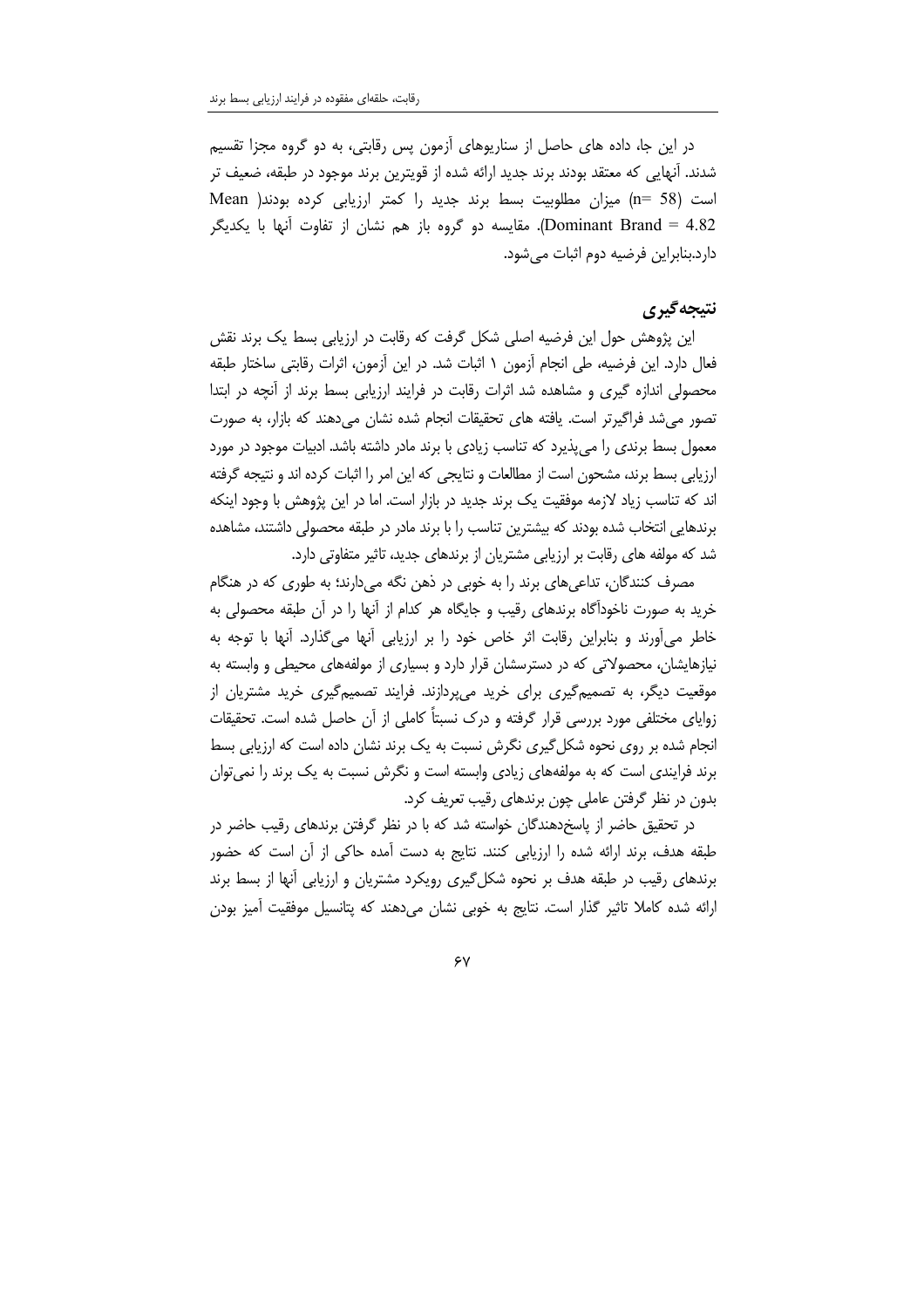بسط برندها، زمانی که رقابت را نادیده بگیریم مطلوب تر از حد واقعی خود ارزیابی می شود. ترکیب و ادغام یافته های آزمون ۱ نشان می دهد که بسط برندها در حضور برندهای رقیب در مقایسه با زمانی که این برندها حضور نداشته باشند،مطلوبیت کمتری دارند. با وجود اینکه از ۔<br>تناسب به عنوان یکی از شرایط اساسی بسط برند یاد مے شود اما، همانطور که در این پژوهش نشان داده شد حتی برای برندهای با تناسب زیاد تر طبقه محصولی نیز، ن می توان اثر رقابت را بر ارزیابی مشتریان نادیده گرفت. بنابراین بازاریابان باید به رقابت میان برندهای حاضر در طبقه محصول با برند جدید، دقت کنند تا در پیش-تستهایی که برای معرفی محصول انجام می دهند به خطا نروند و موفقیت آنرا پیش از مقدار واقعی تخمین نزنند.

یے نوشت

- 1. brand extension
- 2. competition
- 3. dominant brand
- 4. fit
- 5. attitude transfer
- 6. parent brand
- 7. brand concept
- 8. key brand associations
- 9. parent brand breadth
- 10. multiple brand extensions
- 11. order of extensions
- introduction
- 12. composite branding
- 13. comunication strategies
- 1 . repetition and ad contents
- 15. corporate image
- 1 . brand prestige
- 17. pricing and promotion
- 1 . brand equity

منابع

Aaker, D.A., 2011, Building strong brands. Vol.: Free Press

- Baker, T.L., J.B. Hunt, and L.L. Scribner, (2002). The effect of introducing a new brand on consumer perceptions of current brand similarity: the roles of product knowledge and involvement. Journal of Marketing Theory and Practice, Vol. 10 Issu. 4.
- Bottomley, Paul A., and Stephen S. Holden. (2010). Do we really know how consumers evaluate brand extensions? Empirical generalizations based on secondary analysis of eight<br>studies." Journal of Marketing Research 38.4: 494-500.<br>Bridges, S., K.L. Keller, and S. Sood,(2000). Communication strategies
- for brand extensions: enhancing perceived fit by establishing explanatory links. Journal of Advertising: p. 1-11.
- Broniarczyk, S.M. and J.W. Alba, (1994). The importance of the brand in brand extension. Journal of marketing research: p. 214-228.
- Buchanan, L., C.J. Simmons, and B.A. Bickart, (1999). Brand equity dilution: retailer display and context brand effects. Journal of marketing research: p. 345-355.

 $5\lambda$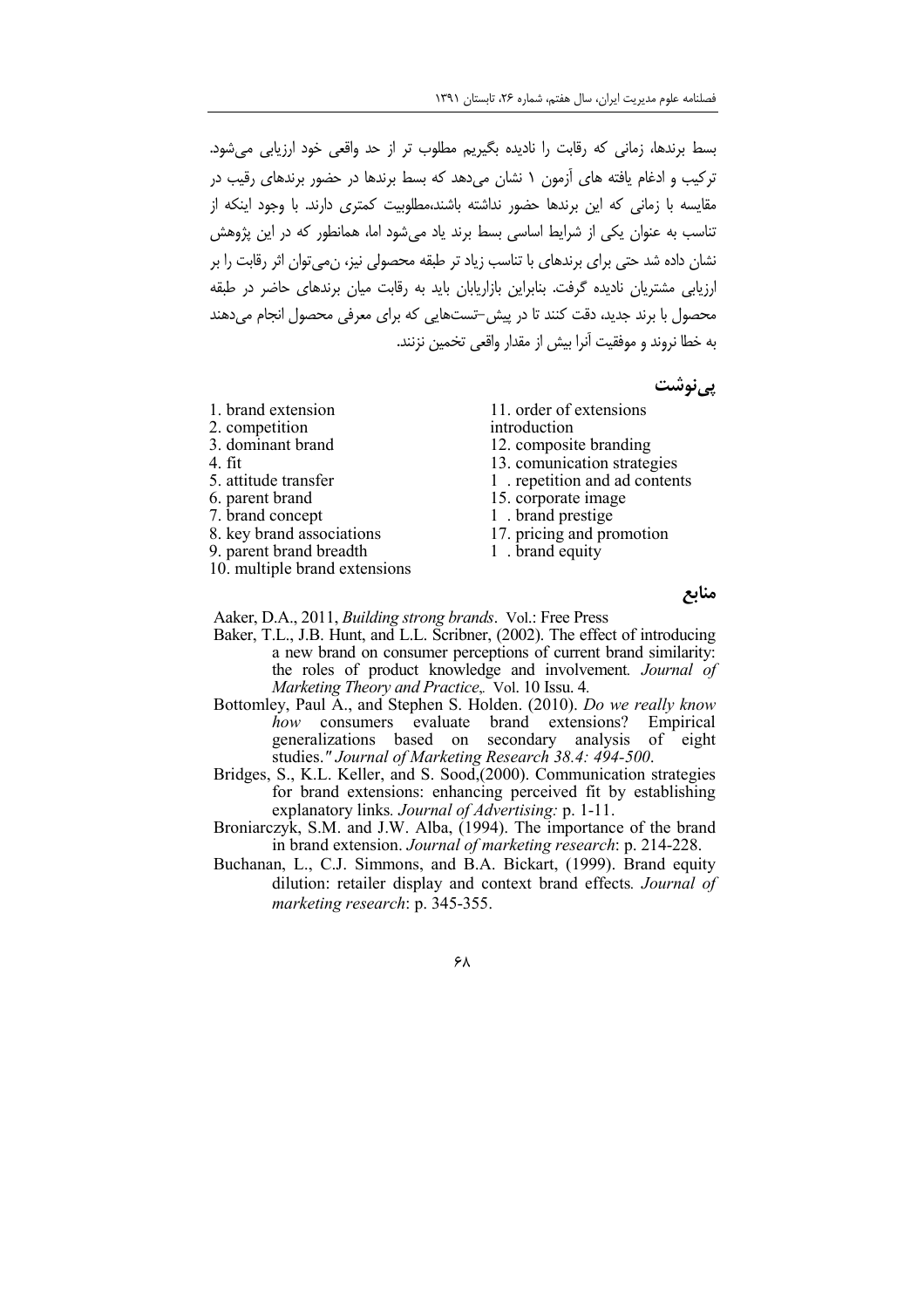- Chakravarti, D., D.J. MacInnis, and K. Nakamoto, (1990). Product category perceptions, elaborative processing and brand name extension strategies. Advances in consumer research. Vol. 17 Issu. 1: p. 910-917.
- Chen Kuang-Jung, Liu Chu-Mei. (2004). Positive brand extension trial and choice of parent brand. J Prod Brand Manag; 13(1):25-36.
- Shirley YY, (2012). Tiffany Barnett White, and Lan Nguyen Cheng, Chaplin. The effects of self-brand connections on responses to brand failure: A new look at the consumer-brand relationship. Journal of Consumer Psychology 22.2: 280-288.
- Chintagunta, P.K., (1999). Variety seeking, purchase timing, and the lightning bolt" brand choice model. Management Science: p. 486-498.
- Dacin, P.A. and D.C. Smith, (1994). The effect of brand portfolio characteristics on consumer evaluations of brand extensions. Journal of marketing research: p. 229-242.
- Dawar, N., Extensions of broad brands (1996). The role of retrieval in evaluations of fit. Journal of Consumer Psychology. Vol. 5 Issu.  $2: p. 189 - 207.$
- Estes, Zachary, (2011), et al. A dual-process model of brand extension: Taxonomic feature-based and thematic relation-based similarity independently drive brand extension evaluation. Journal of Consumer Psychology.
- Gierl, Heribert, and Verena Huettl.(2011), A closer look at similarity: The effects of perceived similarity and conjunctive cues on brand extension evaluation. International Journal of Research in Marketing 28.2: 120-133.
- Gürhan-Canli, Z. and D. Maheswaran, (1998), The effects of extensions on brand name dilution and enhancement. Journal of marketing research.: p. 464-473.
- Han, J.K., Brand (1998), extensions in a competitive context: effects of competitive targets and product attribute typicality on perceived quality. Academy of Marketing Science Review. Vol. 1: p. 1-14.
- Keller, K.L.(2003), Strategic brand management: Building, measuring, and managing brand equity. Vol. 96. Prentice Hall Upper Saddle River, NJ.
- Lane, V.R., (2000). The impact of ad repetition and ad content on consumer perceptions of incongruent extensions. The Journal of Marketing: p. 80-91.
- Loken, B. and D.R. John,(1993), Diluting brand beliefs: when do brand extensions have a negative impact? The Journal of Marketing, p. 71-84.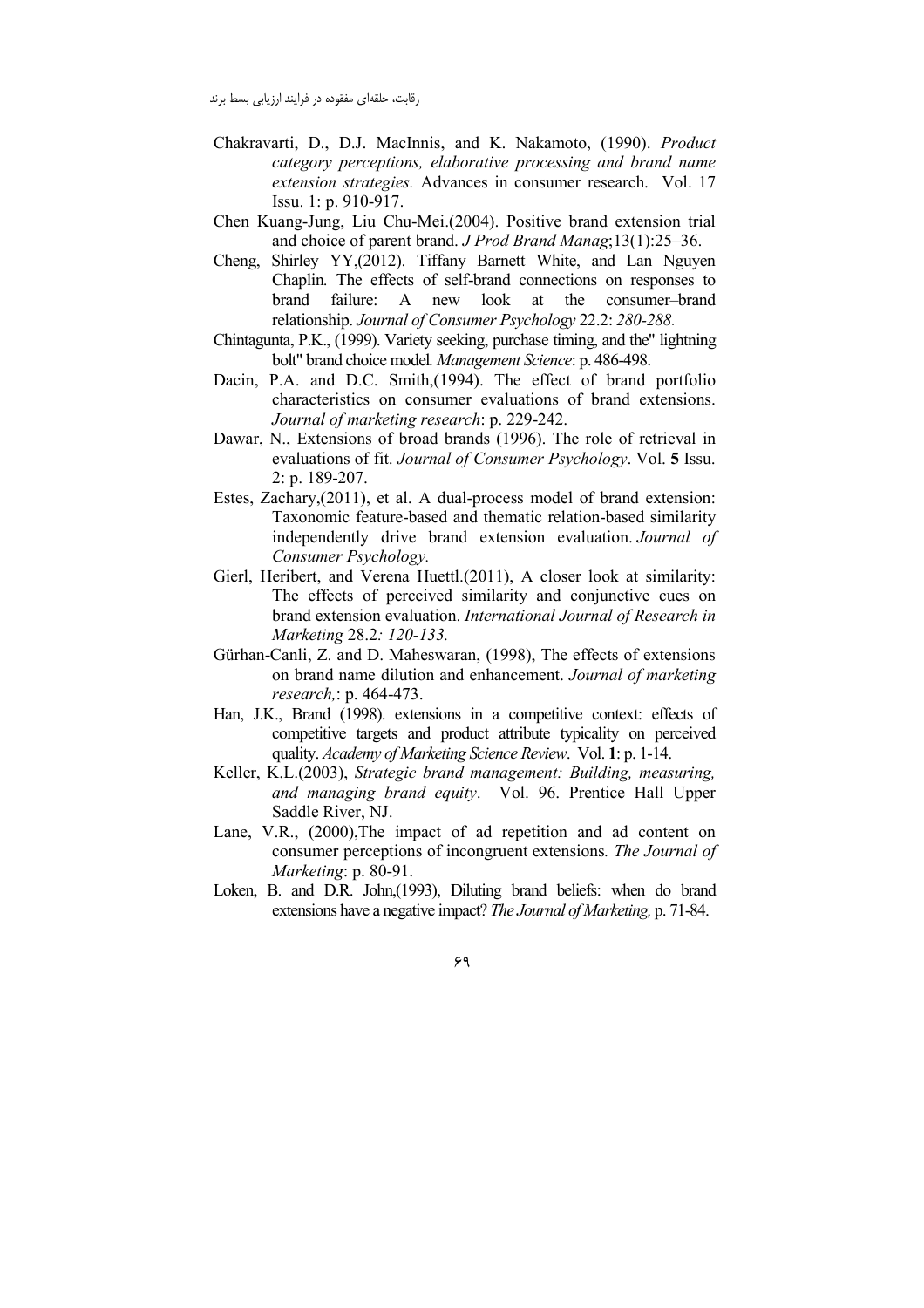- Loken, B. and D.R. John, (1993), Diluting brand beliefs: when do brand extensions have a negative impact? The Journal of Marketing, p. 71-84.
- Lye, A., P. Venkateswarlu, and J. Barrett, (2001). Brand extensions: prestige brand effects. Australasian Marketing Journal (AMJ), Vol. 9 Issu. 2: p. 53-65.
- Martínez Eva, Montaner Teresa, Pina José M.(2009). Brand extension feedback: the role of advertising.  $JBus Res(62(3):305-13)$ .
- Mason Charlotte H, Milne George R. (1994). An approach for identifying cannibalization within product line extensions and multi-brand strategies. *J Bus Res*;  $31(2/3)$ :  $163-70$ .
- Milberg, S.J., C. Whan Park, and M.S. (1997). McCarthy, Managing negative feedback effects associated with brand extensions: The impact of alternative branding strategies. Journal of Consumer Psychology, Vol. 6 Issu. 2: p. 119-140.
- Park, C.W., S. Milberg, and R. Lawson, (1991). Evaluation of brand extensions: the role of product feature similarity and brand concept consistency. Journal of consumer research: p. 185-193.
- Pina, José M., (2012) Francesca Dall'Olmo Riley, and Wendy Lomax. "Generalizing spillover effects of goods and service brand extensions: a meta-analysis approach." Journal of Business Research.
- Priester, J.R., (2004). et al., The A2SC2 model The influence of attitudes and attitude strength on consideration and choice. Journal of consumer research. Vol. 30 Issu. 4: p. 574-587.
- Pryor, K. and R.J. Brodie, (1998). How advertising slogans can prime evaluations of brand extensions: further empirical results. Journal of Product & Brand Management. Vol. 7 Issu. 6: p. 497-508.
- Raghubir, P. and K. Corfman (1999). When do price promotions affect pretrial brand evaluations? Journal of marketing research, p. 211-222.
- Sheinin. Daniel A.(2000) The effects of experience with brand extensions on parent brand knowledge." Journal of Business Research 49.1 47-55.
- Sheinin, D.A. and B.H. Schmitt, (1994). Extending brands with new product concepts: the role of category attribute congruity, brand affect, and brand breadth. *Journal of Business Research*, Vol. 31 Issu. 1: p. 1-10.
- Völckner Franziska, Sattler Henrik, (2008). Kaufmann Gwen. Image feedback effects of brand extensions: evidence from a longitudinal field study. Market Lett; 19(2): 109-24.
- Xie, Danhong, and Vincent Heung. (2011). The effects of brand relationship quality on responses to service failure of hotel consumers. International Journal of Hospitality Management.